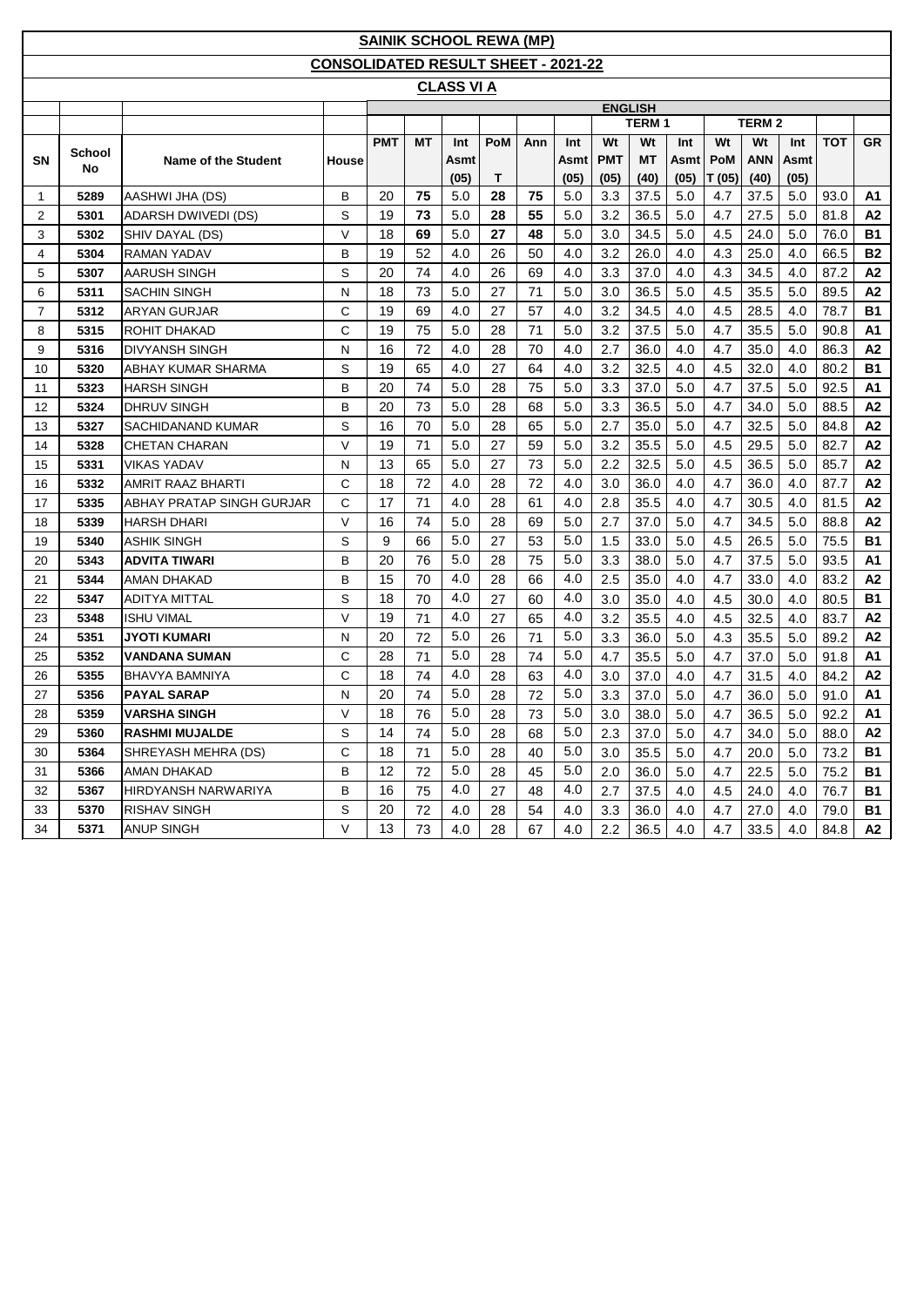|    |              | $\overline{C}$             |            |    |      |     |     |      |            |              |      |            |              |      |            |                |
|----|--------------|----------------------------|------------|----|------|-----|-----|------|------------|--------------|------|------------|--------------|------|------------|----------------|
|    |              |                            |            |    |      |     |     |      |            |              |      |            |              |      |            |                |
|    |              |                            |            |    |      |     |     |      |            | <b>HINDI</b> |      |            |              |      |            |                |
|    |              |                            |            |    |      |     |     |      |            | <b>TERM1</b> |      |            | <b>TERM2</b> |      |            |                |
|    |              |                            | <b>PMT</b> | ΜT | Int  | PoM | Ann | Int  | Wt         | Wt           | Int  | Wt         | Wt           | Int  | <b>TOT</b> | <b>GR</b>      |
| SN | School<br>No | <b>Name of the Student</b> |            |    | Asmt |     |     | Asmt | <b>PMT</b> | МT           | Asmt | <b>PoM</b> | ANN          | Asmt |            |                |
|    |              |                            |            |    | (05) | Т   |     | (05) | (05)       | (40)         | (05) | T (05)     | (40)         | (05) |            |                |
| 1  | 5289         | AASHWI JHA (DS)            | 19         | 71 | 5.0  | 30  | 62  | 5.0  | 3.2        | 35.5         | 5.0  | 5.0        | 31.0         | 5.0  | 84.7       | А2             |
| 2  | 5301         | ADARSH DWIVEDI (DS)        | 19         | 71 | 5.0  | 28  | 61  | 5.0  | 3.2        | 35.5         | 5.0  | 4.7        | 30.5         | 5.0  | 83.8       | А2             |
| 3  | 5302         | SHIV DAYAL (DS)            | 19         | 58 | 5.0  | 29  | 43  | 5.0  | 3.2        | 29.0         | 5.0  | 4.8        | 21.5         | 5.0  | 68.5       | <b>B2</b>      |
| 4  | 5304         | <b>RAMAN YADAV</b>         | 20         | 66 | 4.0  | 28  | 76  | 4.0  | 3.3        | 33.0         | 4.0  | 4.7        | 38.0         | 4.0  | 87.0       | A2             |
| 5  | 5307         | AARUSH SINGH               | 19         | 73 | 4.0  | 27  | 64  | 4.0  | 3.2        | 36.5         | 4.0  | 4.5        | 32.0         | 4.0  | 84.2       | A2             |
| 6  | 5311         | SACHIN SINGH               | 20         | 70 | 5.0  | 28  | 77  | 5.0  | 3.3        | 35.0         | 5.0  | 4.7        | 38.5         | 5.0  | 91.5       | A1             |
| 7  | 5312         | ARYAN GURJAR               | 16         | 60 | 4.0  | 29  | 61  | 4.0  | 2.7        | 30.0         | 4.0  | 4.8        | 30.5         | 4.0  | 76.0       | <b>B1</b>      |
| 8  | 5315         | <b>ROHIT DHAKAD</b>        | 15         | 74 | 5.0  | 30  | 73  | 5.0  | 2.5        | 37.0         | 5.0  | 5.0        | 36.5         | 5.0  | 91.0       | A1             |
| 9  | 5316         | <b>DIVYANSH SINGH</b>      | 16         | 67 | 4.0  | 30  | 73  | 4.0  | 2.7        | 33.5         | 4.0  | 5.0        | 36.5         | 4.0  | 85.7       | A2             |
| 10 | 5320         | ABHAY KUMAR SHARMA         | 15         | 69 | 4.0  | 27  | 66  | 4.0  | 2.5        | 34.5         | 4.0  | 4.5        | 33.0         | 4.0  | 82.5       | A2             |
| 11 | 5323         | HARSH SINGH                | 20         | 72 | 5.0  | 30  | 75  | 5.0  | 3.3        | 36.0         | 5.0  | 5.0        | 37.5         | 5.0  | 91.8       | A <sub>1</sub> |
| 12 | 5324         | <b>DHRUV SINGH</b>         | 19         | 72 | 5.0  | 30  | 71  | 5.0  | 3.2        | 36.0         | 5.0  | 5.0        | 35.5         | 5.0  | 89.7       | A2             |
| 13 | 5327         | SACHIDANAND KUMAR          | 17         | 59 | 5.0  | 28  | 60  | 5.0  | 2.8        | 29.5         | 5.0  | 4.7        | 30.0         | 5.0  | 77.0       | <b>B1</b>      |
| 14 | 5328         | CHETAN CHARAN              | 18         | 62 | 5.0  | 27  | 66  | 5.0  | 3.0        | 31.0         | 5.0  | 4.5        | 33.0         | 5.0  | 81.5       | A2             |
| 15 | 5331         | VIKAS YADAV                | 10         | 59 | 5.0  | 28  | 71  | 5.0  | 1.7        | 29.5         | 5.0  | 4.7        | 35.5         | 5.0  | 81.3       | A2             |
| 16 | 5332         | AMRIT RAAZ BHARTI          | 18         | 71 | 4.0  | 30  | 76  | 4.0  | 3.0        | 35.5         | 4.0  | 5.0        | 38.0         | 4.0  | 89.5       | A2             |
| 17 | 5335         | ABHAY PRATAP SINGH GURJAR  | 13         | 62 | 4.0  | 29  | 42  | 4.0  | 2.2        | 31.0         | 4.0  | 4.8        | 21.0         | 4.0  | 67.0       | <b>B2</b>      |
| 18 | 5339         | HARSH DHARI                | 13         | 62 | 5.0  | 26  | 51  | 5.0  | 2.2        | 31.0         | 5.0  | 4.3        | 25.5         | 5.0  | 73.0       | <b>B1</b>      |
| 19 | 5340         | <b>ASHIK SINGH</b>         | 15         | 49 | 5.0  | 27  | 49  | 5.0  | 2.5        | 24.5         | 5.0  | 4.5        | 24.5         | 5.0  | 66.0       | <b>B2</b>      |
| 20 | 5343         | ADVITA TIWARI              | 19         | 72 | 5.0  | 29  | 77  | 5.0  | 3.2        | 36.0         | 5.0  | 4.8        | 38.5         | 5.0  | 92.5       | A1             |
| 21 | 5344         | AMAN DHAKAD                | 19         | 39 | 4.0  | 25  | 71  | 4.0  | 3.2        | 19.5         | 4.0  | 4.2        | 35.5         | 4.0  | 70.3       | <b>B2</b>      |
| 22 | 5347         | ADITYA MITTAL              | 11         | 42 | 4.0  | 27  | 38  | 4.0  | 1.8        | 21.0         | 4.0  | 4.5        | 19.0         | 4.0  | 54.3       | C <sub>1</sub> |
| 23 | 5348         | ISHU VIMAL                 | 18         | 64 | 4.0  | 26  | 59  | 4.0  | 3.0        | 32.0         | 4.0  | 4.3        | 29.5         | 4.0  | 76.8       | <b>B1</b>      |
| 24 | 5351         | JYOTI KUMARI               | 20         | 68 | 5.0  | 30  | 72  | 5.0  | 3.3        | 34.0         | 5.0  | 5.0        | 36.0         | 5.0  | 88.3       | A2             |
| 25 | 5352         | VANDANA SUMAN              | 20         | 66 | 5.0  | 30  | 73  | 5.0  | 3.3        | 33.0         | 5.0  | 5.0        | 36.5         | 5.0  | 87.8       | A2             |
| 26 | 5355         | BHAVYA BAMNIYA             | 16         | 71 | 4.0  | 28  | 68  | 4.0  | 2.7        | 35.5         | 4.0  | 4.7        | 34.0         | 4.0  | 84.8       | A2             |
| 27 | 5356         | <b>PAYAL SARAP</b>         | 15         | 73 | 5.0  | 30  | 69  | 5.0  | 2.5        | 36.5         | 5.0  | 5.0        | 34.5         | 5.0  | 88.5       | A <sub>2</sub> |
| 28 | 5359         | <b>VARSHA SINGH</b>        | 20         | 67 | 5.0  | 30  | 75  | 5.0  | 3.3        | 33.5         | 5.0  | 5.0        | 37.5         | 5.0  | 89.3       | A2             |
| 29 | 5360         | <b>RASHMI MUJALDE</b>      | 12         | 66 | 5.0  | 29  | 60  | 5.0  | 2.0        | 33.0         | 5.0  | 4.8        | 30.0         | 5.0  | 79.8       | <b>B1</b>      |
| 30 | 5364         | SHREYASH MEHRA (DS)        | 17         | 68 | 5.0  | 29  | 40  | 5.0  | 2.8        | 34.0         | 5.0  | 4.8        | 20.0         | 5.0  | 71.7       | <b>B1</b>      |
| 31 | 5366         | AMAN DHAKAD                | 18         | 60 | 5.0  | 28  | 68  | 5.0  | 3.0        | 30.0         | 5.0  | 4.7        | 34.0         | 5.0  | 81.7       | A2             |
| 32 | 5367         | HIRDYANSH NARWARIYA        | 18         | 68 | 4.0  | 30  | 54  | 4.0  | 3.0        | 34.0         | 4.0  | 5.0        | 27.0         | 4.0  | 77.0       | <b>B1</b>      |
| 33 | 5370         | <b>RISHAV SINGH</b>        | 17         | 62 | 4.0  | 19  | 52  | 4.0  | 2.8        | 31.0         | 4.0  | 3.2        | 26.0         | 4.0  | 71.0       | <b>B1</b>      |
| 34 | 5371         | <b>ANUP SINGH</b>          | 18         | 70 | 4.0  | 24  | 66  | 4.0  | 3.0        | 35.0         | 4.0  | 4.0        | 33.0         | 4.0  | 83.0       | А2             |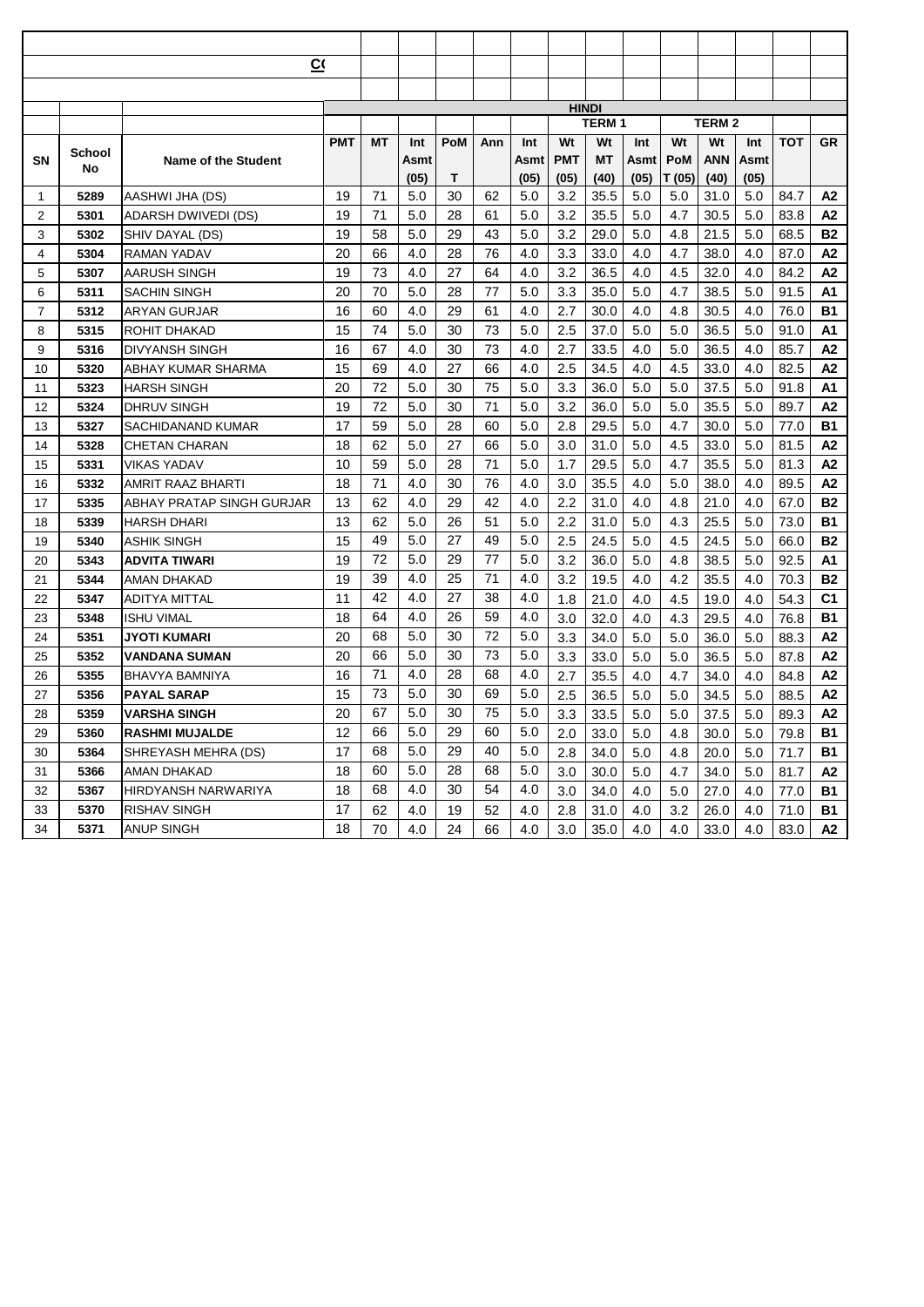|    |        | $\overline{C}$             |            |    |      |     |     |      |            |                 |      |        |              |      |            |                |
|----|--------|----------------------------|------------|----|------|-----|-----|------|------------|-----------------|------|--------|--------------|------|------------|----------------|
|    |        |                            |            |    |      |     |     |      |            |                 |      |        |              |      |            |                |
|    |        |                            |            |    |      |     |     |      |            | <b>SANSKRIT</b> |      |        |              |      |            |                |
|    |        |                            |            |    |      |     |     |      |            | <b>TERM1</b>    |      |        | <b>TERM2</b> |      |            |                |
|    |        |                            | <b>PMT</b> | ΜT | Int  | PoM | Ann | Int  | Wt         | Wt              | Int  | Wt     | Wt           | Int  | <b>TOT</b> | <b>GR</b>      |
| SN | School | <b>Name of the Student</b> |            |    | Asmt |     |     | Asmt | <b>PMT</b> | МT              | Asmt | PoM    | ANN          | Asmt |            |                |
|    | No     |                            |            |    | (05) | Т   |     | (05) | (05)       | (40)            | (05) | T (05) | (40)         | (05) |            |                |
| 1  | 5289   | AASHWI JHA (DS)            | 15         | 78 | 5.0  | 30  | 49  | 5.0  | 2.5        | 39.0            | 5.0  | 5.0    | 24.5         | 5.0  | 81.0       | А2             |
| 2  | 5301   | ADARSH DWIVEDI (DS)        | 18         | 75 | 5.0  | 30  | 59  | 5.0  | 3.0        | 37.5            | 5.0  | 5.0    | 29.5         | 5.0  | 85.0       | A2             |
| 3  | 5302   | SHIV DAYAL (DS)            | 20         | 66 | 4.0  | 27  | 29  | 4.0  | 3.3        | 33.0            | 4.0  | 4.5    | 14.5         | 4.0  | 63.3       | <b>B2</b>      |
| 4  | 5304   | <b>RAMAN YADAV</b>         | 20         | 75 | 5.0  | 28  | 51  | 5.0  | 3.3        | 37.5            | 5.0  | 4.7    | 25.5         | 5.0  | 81.0       | A2             |
| 5  | 5307   | AARUSH SINGH               | 19         | 78 | 4.0  | 29  | 75  | 5.0  | 3.2        | 39.0            | 4.0  | 4.8    | 37.5         | 5.0  | 93.5       | A1             |
| 6  | 5311   | SACHIN SINGH               | 18         | 79 | 5.0  | 30  | 71  | 5.0  | 3.0        | 39.5            | 5.0  | 5.0    | 35.5         | 5.0  | 93.0       | A1             |
| 7  | 5312   | ARYAN GURJAR               | 18         | 75 | 5.0  | 30  | 73  | 5.0  | 3.0        | 37.5            | 5.0  | 5.0    | 36.5         | 5.0  | 92.0       | A1             |
| 8  | 5315   | <b>ROHIT DHAKAD</b>        | 20         | 76 | 5.0  | 30  | 73  | 5.0  | 3.3        | 38.0            | 5.0  | 5.0    | 36.5         | 5.0  | 92.8       | A1             |
| 9  | 5316   | <b>DIVYANSH SINGH</b>      | 19         | 79 | 4.0  | 30  | 53  | 4.0  | 3.2        | 39.5            | 4.0  | 5.0    | 26.5         | 4.0  | 82.2       | A2             |
| 10 | 5320   | ABHAY KUMAR SHARMA         | 17         | 70 | 4.0  | 26  | 64  | 4.0  | 2.8        | 35.0            | 4.0  | 4.3    | 32.0         | 4.0  | 82.2       | A2             |
| 11 | 5323   | HARSH SINGH                | 20         | 80 | 5.0  | 30  | 73  | 5.0  | 3.3        | 40.0            | 5.0  | 5.0    | 36.5         | 5.0  | 94.8       | A <sub>1</sub> |
| 12 | 5324   | <b>DHRUV SINGH</b>         | 19         | 79 | 4.0  | 30  | 67  | 4.0  | 3.2        | 39.5            | 4.0  | 5.0    | 33.5         | 4.0  | 89.2       | A2             |
| 13 | 5327   | SACHIDANAND KUMAR          | 20         | 77 | 4.0  | 28  | 29  | 4.0  | 3.3        | 38.5            | 4.0  | 4.7    | 14.5         | 4.0  | 69.0       | <b>B2</b>      |
| 14 | 5328   | CHETAN CHARAN              | 16         | 70 | 5.0  | 28  | 56  | 5.0  | 2.7        | 35.0            | 5.0  | 4.7    | 28.0         | 5.0  | 80.3       | <b>B1</b>      |
| 15 | 5331   | VIKAS YADAV                | 11         | 36 | 5.0  | 29  | 43  | 4.0  | 1.8        | 18.0            | 5.0  | 4.8    | 21.5         | 4.0  | 55.2       | C <sub>1</sub> |
| 16 | 5332   | AMRIT RAAZ BHARTI          | 19         | 76 | 5.0  | 26  | 68  | 5.0  | 3.2        | 38.0            | 5.0  | 4.3    | 34.0         | 5.0  | 89.5       | A2             |
| 17 | 5335   | ABHAY PRATAP SINGH GURJAR  | 17         | 67 | 4.0  | 30  | 25  | 4.0  | 2.8        | 33.5            | 4.0  | 5.0    | 12.5         | 4.0  | 61.8       | <b>B2</b>      |
| 18 | 5339   | HARSH DHARI                | 16         | 78 | 5.0  | 30  | 36  | 5.0  | 2.7        | 39.0            | 5.0  | 5.0    | 18.0         | 5.0  | 74.7       | <b>B1</b>      |
| 19 | 5340   | <b>ASHIK SINGH</b>         | 12         | 36 | 4.0  | 28  | 36  | 4.0  | 2.0        | 18.0            | 4.0  | 4.7    | 18.0         | 4.0  | 50.7       | C <sub>1</sub> |
| 20 | 5343   | ADVITA TIWARI              | 20         | 80 | 5.0  | 30  | 78  | 5.0  | 3.3        | 40.0            | 5.0  | 5.0    | 39.0         | 5.0  | 97.3       | A1             |
| 21 | 5344   | AMAN DHAKAD                | 15         | 73 | 4.0  | 30  | 55  | 4.0  | 2.5        | 36.5            | 4.0  | 5.0    | 27.5         | 4.0  | 79.5       | <b>B1</b>      |
| 22 | 5347   | ADITYA MITTAL              | 16         | 72 | 5.0  | 23  | 22  | 5.0  | 2.7        | 36.0            | 5.0  | 3.8    | 11.0         | 5.0  | 63.5       | <b>B2</b>      |
| 23 | 5348   | <b>ISHU VIMAL</b>          | 19         | 78 | 4.0  | 30  | 32  | 4.0  | 3.2        | 39.0            | 4.0  | 5.0    | 16.0         | 4.0  | 71.2       | <b>B1</b>      |
| 24 | 5351   | JYOTI KUMARI               | 18         | 68 | 5.0  | 29  | 56  | 5.0  | 3.0        | 34.0            | 5.0  | 4.8    | 28.0         | 5.0  | 79.8       | <b>B1</b>      |
| 25 | 5352   | VANDANA SUMAN              | 20         | 79 | 5.0  | 28  | 78  | 5.0  | 3.3        | 39.5            | 5.0  | 4.7    | 39.0         | 5.0  | 96.5       | A1             |
| 26 | 5355   | BHAVYA BAMNIYA             | 20         | 79 | 4.0  | 30  | 66  | 4.0  | 3.3        | 39.5            | 4.0  | 5.0    | 33.0         | 4.0  | 88.8       | A2             |
| 27 | 5356   | <b>PAYAL SARAP</b>         | 17         | 78 | 5.0  | 30  | 50  | 5.0  | 2.8        | 39.0            | 5.0  | 5.0    | 25.0         | 5.0  | 81.8       | A2             |
| 28 | 5359   | <b>VARSHA SINGH</b>        | 18         | 77 | 5.0  | 30  | 72  | 5.0  | 3.0        | 38.5            | 5.0  | 5.0    | 36.0         | 5.0  | 92.5       | A <sub>1</sub> |
| 29 | 5360   | <b>RASHMI MUJALDE</b>      | 14         | 62 | 5.0  | 30  | 26  | 5.0  | 2.3        | 31.0            | 5.0  | 5.0    | 13.0         | 5.0  | 61.3       | <b>B2</b>      |
| 30 | 5364   | SHREYASH MEHRA (DS)        | 17         | 65 | 5.0  | 26  | 31  | 5.0  | 2.8        | 32.5            | 5.0  | 4.3    | 15.5         | 5.0  | 65.2       | <b>B2</b>      |
| 31 | 5366   | AMAN DHAKAD                | 15         | 66 | 4.0  | 28  | 53  | 4.0  | 2.5        | 33.0            | 4.0  | 4.7    | 26.5         | 4.0  | 74.7       | <b>B1</b>      |
| 32 | 5367   | HIRDYANSH NARWARIYA        | 19         | 78 | 5.0  | 30  | 61  | 5.0  | 3.2        | 39.0            | 5.0  | 5.0    | 30.5         | 5.0  | 87.7       | A2             |
| 33 | 5370   | <b>RISHAV SINGH</b>        | 18         | 38 | 5.0  | 30  | 48  | 5.0  | 3.0        | 19.0            | 5.0  | 5.0    | 24.0         | 5.0  | 61.0       | <b>B2</b>      |
| 34 | 5371   | <b>ANUP SINGH</b>          | 15         | 71 | 5.0  | 30  | 55  | 5.0  | 2.5        | 35.5            | 5.0  | 5.0    | 27.5         | 5.0  | 80.5       | <b>B1</b>      |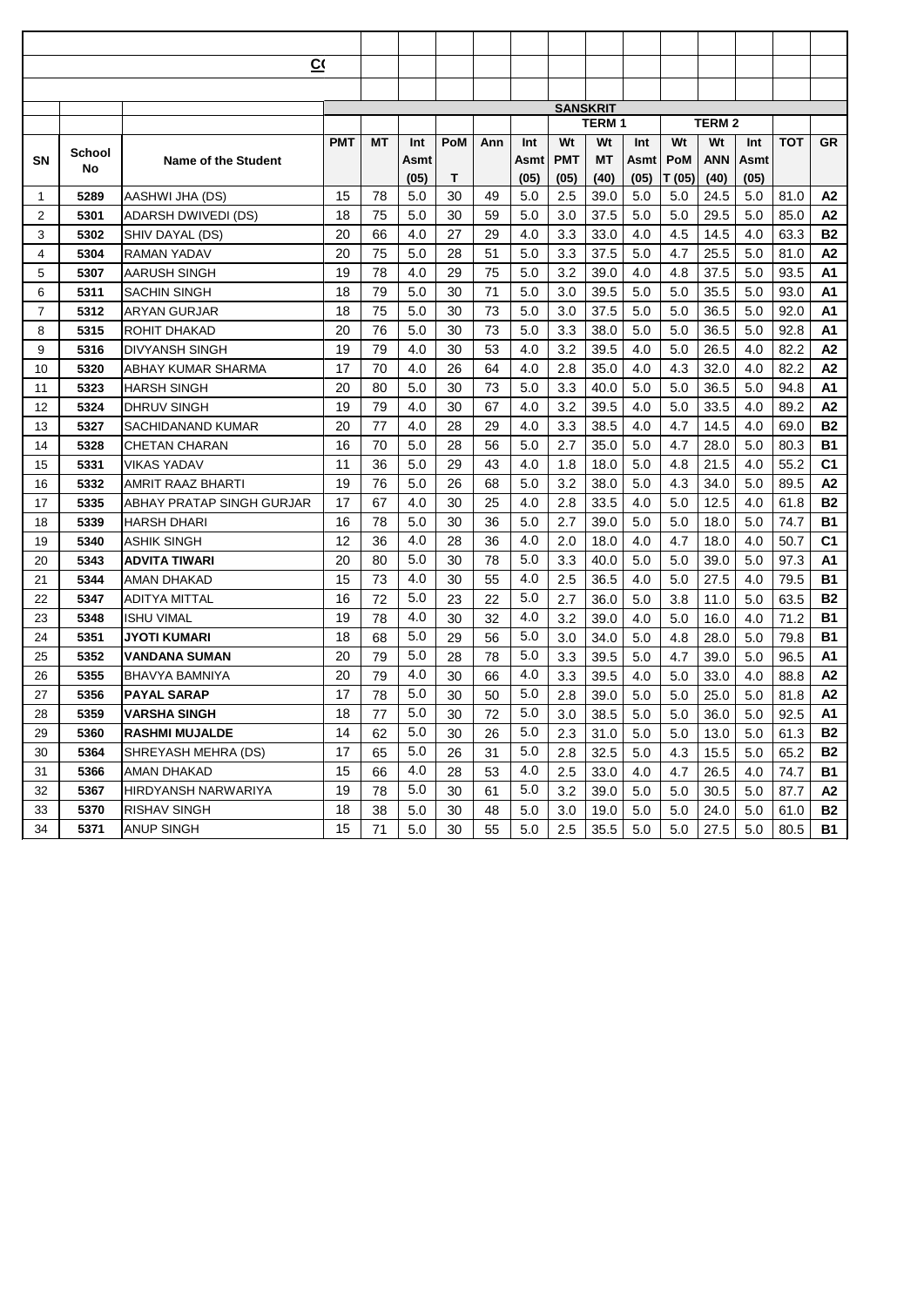|    |        | $\overline{C}$             |            |    |      |     |     |      |            |                    |      |            |              |      |            |                |
|----|--------|----------------------------|------------|----|------|-----|-----|------|------------|--------------------|------|------------|--------------|------|------------|----------------|
|    |        |                            |            |    |      |     |     |      |            |                    |      |            |              |      |            |                |
|    |        |                            |            |    |      |     |     |      |            | <b>MATHEMATICS</b> |      |            |              |      |            |                |
|    |        |                            |            |    |      |     |     |      |            | <b>TERM1</b>       |      |            | <b>TERM2</b> |      |            |                |
|    |        |                            | <b>PMT</b> | ΜT | Int  | PoM | Ann | Int  | Wt         | Wt                 | Int  | Wt         | Wt           | Int  | <b>TOT</b> | <b>GR</b>      |
| SN | School | <b>Name of the Student</b> |            |    | Asmt |     |     | Asmt | <b>PMT</b> | МT                 | Asmt | <b>PoM</b> | <b>ANN</b>   | Asmt |            |                |
|    | No     |                            |            |    | (05) | Т   |     | (05) | (05)       | (40)               | (05) | T (05)     | (40)         | (05) |            |                |
| 1  | 5289   | AASHWI JHA (DS)            | 15         | 72 | 5.0  | 30  | 70  | 4.0  | 2.5        | 36.0               | 5.0  | 5.0        | 35.0         | 4.0  | 87.5       | А2             |
| 2  | 5301   | ADARSH DWIVEDI (DS)        | 19         | 76 | 5.0  | 29  | 50  | 5.0  | 3.2        | 38.0               | 5.0  | 4.8        | 25.0         | 5.0  | 81.0       | А2             |
| 3  | 5302   | SHIV DAYAL (DS)            | 16         | 66 | 4.0  | 29  | 27  | 4.0  | 2.7        | 33.0               | 4.0  | 4.8        | 13.5         | 4.0  | 62.0       | <b>B2</b>      |
| 4  | 5304   | <b>RAMAN YADAV</b>         | 20         | 65 | 5.0  | 27  | 51  | 5.0  | 3.3        | 32.5               | 5.0  | 4.5        | 25.5         | 5.0  | 75.8       | <b>B1</b>      |
| 5  | 5307   | AARUSH SINGH               | 15         | 79 | 4.0  | 30  | 67  | 5.0  | 2.5        | 39.5               | 4.0  | 5.0        | 33.5         | 5.0  | 89.5       | A2             |
| 6  | 5311   | SACHIN SINGH               | 17         | 69 | 5.0  | 27  | 68  | 5.0  | 2.8        | 34.5               | 5.0  | 4.5        | 34.0         | 5.0  | 85.8       | A2             |
| 7  | 5312   | ARYAN GURJAR               | 15         | 74 | 5.0  | 29  | 68  | 4.0  | 2.5        | 37.0               | 5.0  | 4.8        | 34.0         | 4.0  | 87.3       | A2             |
| 8  | 5315   | <b>ROHIT DHAKAD</b>        | 13         | 54 | 5.0  | 29  | 63  | 5.0  | 2.2        | 27.0               | 5.0  | 4.8        | 31.5         | 5.0  | 75.5       | <b>B1</b>      |
| 9  | 5316   | <b>DIVYANSH SINGH</b>      | 17         | 66 | 4.0  | 28  | 45  | 4.0  | 2.8        | 33.0               | 4.0  | 4.7        | 22.5         | 4.0  | 71.0       | <b>B1</b>      |
| 10 | 5320   | ABHAY KUMAR SHARMA         | 15         | 74 | 4.0  | 28  | 69  | 4.0  | 2.5        | 37.0               | 4.0  | 4.7        | 34.5         | 4.0  | 86.7       | A2             |
| 11 | 5323   | HARSH SINGH                | 20         | 77 | 5.0  | 30  | 70  | 5.0  | 3.3        | 38.5               | 5.0  | 5.0        | 35.0         | 5.0  | 91.8       | A <sub>1</sub> |
| 12 | 5324   | <b>DHRUV SINGH</b>         | 18         | 78 | 4.0  | 29  | 58  | 4.0  | 3.0        | 39.0               | 4.0  | 4.8        | 29.0         | 4.0  | 83.8       | A2             |
| 13 | 5327   | SACHIDANAND KUMAR          | 16         | 67 | 4.0  | 27  | 59  | 5.0  | 2.7        | 33.5               | 4.0  | 4.5        | 29.5         | 5.0  | 79.2       | <b>B1</b>      |
| 14 | 5328   | CHETAN CHARAN              | 11         | 60 | 5.0  | 27  | 39  | 4.0  | 1.8        | 30.0               | 5.0  | 4.5        | 19.5         | 4.0  | 64.8       | <b>B2</b>      |
| 15 | 5331   | VIKAS YADAV                | 12         | 49 | 5.0  | 25  | 51  | 5.0  | 2.0        | 24.5               | 5.0  | 4.2        | 25.5         | 5.0  | 66.2       | <b>B2</b>      |
| 16 | 5332   | AMRIT RAAZ BHARTI          | 14         | 56 | 5.0  | 28  | 55  | 4.0  | 2.3        | 28.0               | 5.0  | 4.7        | 27.5         | 4.0  | 71.5       | <b>B1</b>      |
| 17 | 5335   | ABHAY PRATAP SINGH GURJAR  | 15         | 57 | 4.0  | 27  | 49  | 5.0  | 2.5        | 28.5               | 4.0  | 4.5        | 24.5         | 5.0  | 69.0       | <b>B2</b>      |
| 18 | 5339   | HARSH DHARI                | 11         | 51 | 5.0  | 26  | 67  | 4.0  | 1.8        | 25.5               | 5.0  | 4.3        | 33.5         | 4.0  | 74.2       | <b>B1</b>      |
| 19 | 5340   | <b>ASHIK SINGH</b>         | 8          | 51 | 4.0  | 29  | 49  | 5.0  | 1.3        | 25.5               | 4.0  | 4.8        | 24.5         | 5.0  | 65.2       | <b>B2</b>      |
| 20 | 5343   | ADVITA TIWARI              | 18         | 79 | 5.0  | 30  | 52  | 4.0  | 3.0        | 39.5               | 5.0  | 5.0        | 26.0         | 4.0  | 82.5       | A <sub>2</sub> |
| 21 | 5344   | AMAN DHAKAD                | 11         | 56 | 4.0  | 24  | 41  | 5.0  | 1.8        | 28.0               | 4.0  | 4.0        | 20.5         | 5.0  | 63.3       | <b>B2</b>      |
| 22 | 5347   | ADITYA MITTAL              | 13         | 67 | 5.0  | 29  | 57  | 4.0  | 2.2        | 33.5               | 5.0  | 4.8        | 28.5         | 4.0  | 78.0       | <b>B1</b>      |
| 23 | 5348   | <b>ISHU VIMAL</b>          | 15         | 41 | 4.0  | 27  | 61  | 5.0  | 2.5        | 20.5               | 4.0  | 4.5        | 30.5         | 5.0  | 67.0       | <b>B2</b>      |
| 24 | 5351   | JYOTI KUMARI               | 11         | 48 | 5.0  | 27  | 49  | 4.0  | 1.8        | 24.0               | 5.0  | 4.5        | 24.5         | 4.0  | 63.8       | <b>B2</b>      |
| 25 | 5352   | VANDANA SUMAN              | 12         | 65 | 5.0  | 29  | 65  | 5.0  | 2.0        | 32.5               | 5.0  | 4.8        | 32.5         | 5.0  | 81.8       | A2             |
| 26 | 5355   | BHAVYA BAMNIYA             | 18         | 66 | 4.0  | 24  | 57  | 4.0  | 3.0        | 33.0               | 4.0  | 4.0        | 28.5         | 4.0  | 76.5       | <b>B1</b>      |
| 27 | 5356   | <b>PAYAL SARAP</b>         | 14         | 68 | 5.0  | 28  | 43  | 5.0  | 2.3        | 34.0               | 5.0  | 4.7        | 21.5         | 5.0  | 72.5       | <b>B1</b>      |
| 28 | 5359   | <b>VARSHA SINGH</b>        | 15         | 74 | 5.0  | 27  | 53  | 5.0  | 2.5        | 37.0               | 5.0  | 4.5        | 26.5         | 5.0  | 80.5       | <b>B1</b>      |
| 29 | 5360   | <b>RASHMI MUJALDE</b>      | 11         | 58 | 5.0  | 24  | 46  | 4.0  | 1.8        | 29.0               | 5.0  | 4.0        | 23.0         | 4.0  | 66.8       | <b>B2</b>      |
| 30 | 5364   | SHREYASH MEHRA (DS)        | 11         | 41 | 5.0  | 16  | 28  | 5.0  | 1.8        | 20.5               | 5.0  | 2.7        | 14.0         | 5.0  | 49.0       | C <sub>2</sub> |
| 31 | 5366   | AMAN DHAKAD                | 12         | 55 | 4.0  | 24  | 53  | 4.0  | 2.0        | 27.5               | 4.0  | 4.0        | 26.5         | 4.0  | 68.0       | <b>B2</b>      |
| 32 | 5367   | HIRDYANSH NARWARIYA        | 17         | 68 | 5.0  | 29  | 54  | 5.0  | 2.8        | 34.0               | 5.0  | 4.8        | 27.0         | 5.0  | 78.7       | <b>B1</b>      |
| 33 | 5370   | <b>RISHAV SINGH</b>        | 14         | 58 | 5.0  | 24  | 34  | 5.0  | 2.3        | 29.0               | 5.0  | 4.0        | 17.0         | 5.0  | 62.3       | <b>B2</b>      |
| 34 | 5371   | <b>ANUP SINGH</b>          | 13         | 68 | 5.0  | 29  | 45  | 4.0  | 2.2        | 34.0               | 5.0  | 4.8        | 22.5         | 4.0  | 72.5       | <b>B1</b>      |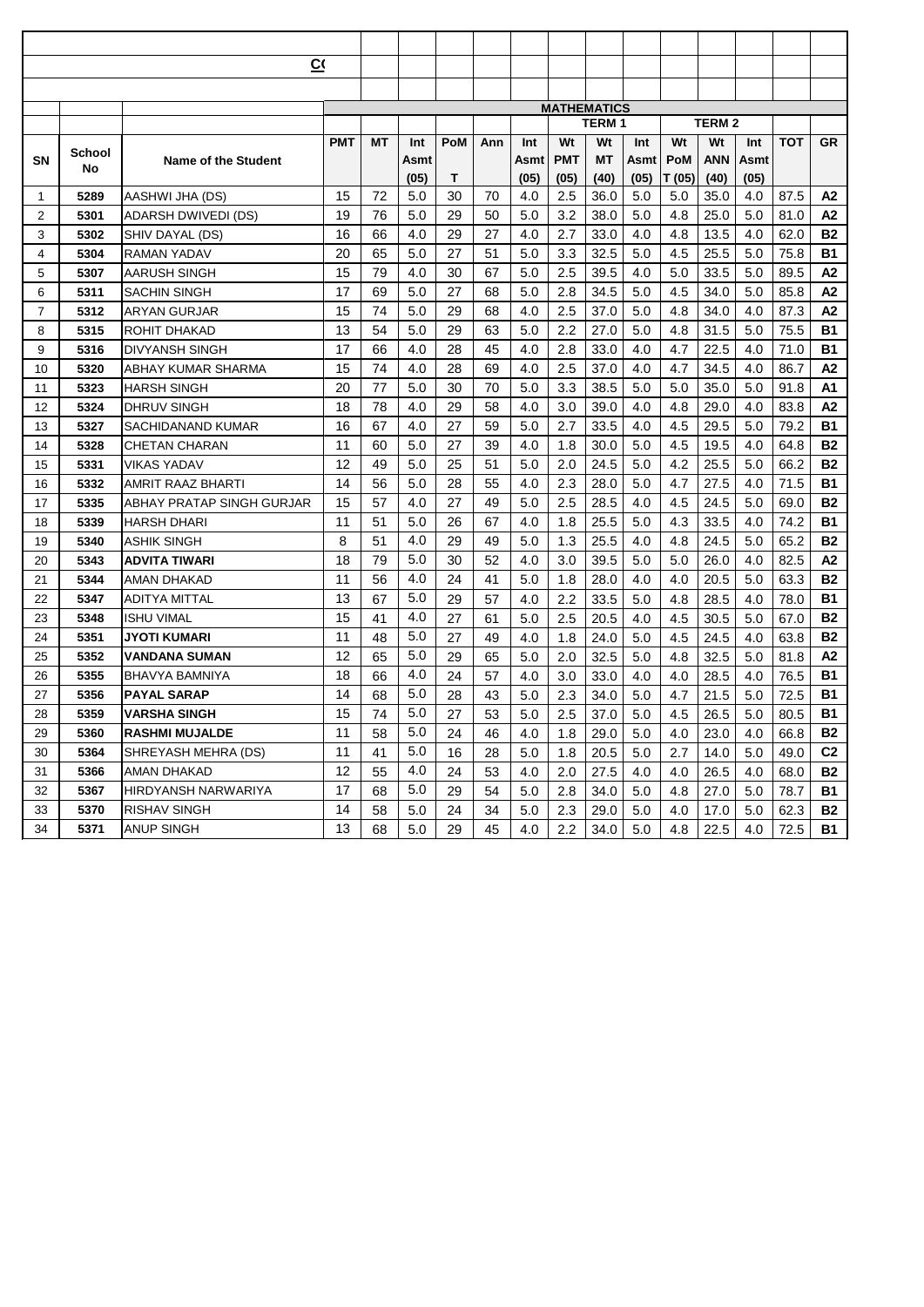|    |              | $\overline{C}$             |                |    |      |     |     |      |            |                |      |            |              |      |            |                |
|----|--------------|----------------------------|----------------|----|------|-----|-----|------|------------|----------------|------|------------|--------------|------|------------|----------------|
|    |              |                            |                |    |      |     |     |      |            |                |      |            |              |      |            |                |
|    |              |                            |                |    |      |     |     |      |            | <b>SCIENCE</b> |      |            |              |      |            |                |
|    |              |                            |                |    |      |     |     |      |            | <b>TERM1</b>   |      |            | <b>TERM2</b> |      |            |                |
|    |              |                            | <b>PMT</b>     | ΜT | Int  | PoM | Ann | Int  | Wt         | Wt             | Int  | Wt         | Wt           | Int  | <b>TOT</b> | <b>GR</b>      |
| SN | School<br>No | <b>Name of the Student</b> |                |    | Asmt |     |     | Asmt | <b>PMT</b> | МT             | Asmt | <b>PoM</b> | ANN          | Asmt |            |                |
|    |              |                            |                |    | (05) | Т   |     | (05) | (05)       | (40)           | (05) | T (05)     | (40)         | (05) |            |                |
| 1  | 5289         | AASHWI JHA (DS)            | 19             | 75 | 5.0  | 30  | 62  | 5.0  | 3.2        | 37.5           | 5.0  | 5.0        | 31.0         | 5.0  | 86.7       | А2             |
| 2  | 5301         | ADARSH DWIVEDI (DS)        | 19             | 75 | 5.0  | 29  | 72  | 5.0  | 3.2        | 37.5           | 5.0  | 4.8        | 36.0         | 5.0  | 91.5       | A1             |
| 3  | 5302         | SHIV DAYAL (DS)            | 20             | 77 | 4.0  | 24  | 44  | 5.0  | 3.3        | 38.5           | 4.0  | 4.0        | 22.0         | 5.0  | 76.8       | <b>B1</b>      |
| 4  | 5304         | <b>RAMAN YADAV</b>         | 19             | 60 | 5.0  | 28  | 27  | 5.0  | 3.2        | 30.0           | 5.0  | 4.7        | 13.5         | 5.0  | 61.3       | <b>B2</b>      |
| 5  | 5307         | AARUSH SINGH               | 18             | 64 | 4.0  | 29  | 72  | 5.0  | 3.0        | 32.0           | 4.0  | 4.8        | 36.0         | 5.0  | 84.8       | A2             |
| 6  | 5311         | SACHIN SINGH               | 19             | 70 | 5.0  | 30  | 53  | 5.0  | 3.2        | 35.0           | 5.0  | 5.0        | 26.5         | 5.0  | 79.7       | <b>B1</b>      |
| 7  | 5312         | ARYAN GURJAR               | 20             | 70 | 5.0  | 30  | 63  | 5.0  | 3.3        | 35.0           | 5.0  | 5.0        | 31.5         | 5.0  | 84.8       | A2             |
| 8  | 5315         | <b>ROHIT DHAKAD</b>        | 19             | 68 | 5.0  | 30  | 69  | 5.0  | 3.2        | 34.0           | 5.0  | 5.0        | 34.5         | 5.0  | 86.7       | A2             |
| 9  | 5316         | <b>DIVYANSH SINGH</b>      | 16             | 61 | 4.0  | 27  | 29  | 5.0  | 2.7        | 30.5           | 4.0  | 4.5        | 14.5         | 5.0  | 61.2       | <b>B2</b>      |
| 10 | 5320         | ABHAY KUMAR SHARMA         | 19             | 75 | 4.0  | 25  | 72  | 5.0  | 3.2        | 37.5           | 4.0  | 4.2        | 36.0         | 5.0  | 89.8       | A2             |
| 11 | 5323         | HARSH SINGH                | 20             | 73 | 5.0  | 28  | 79  | 5.0  | 3.3        | 36.5           | 5.0  | 4.7        | 39.5         | 5.0  | 94.0       | A <sub>1</sub> |
| 12 | 5324         | <b>DHRUV SINGH</b>         | 18             | 74 | 4.0  | 27  | 73  | 5.0  | 3.0        | 37.0           | 4.0  | 4.5        | 36.5         | 5.0  | 90.0       | A2             |
| 13 | 5327         | SACHIDANAND KUMAR          | 17             | 76 | 4.0  | 25  | 57  | 5.0  | 2.8        | 38.0           | 4.0  | 4.2        | 28.5         | 5.0  | 82.5       | A2             |
| 14 | 5328         | CHETAN CHARAN              | 18             | 67 | 5.0  | 27  | 64  | 5.0  | 3.0        | 33.5           | 5.0  | 4.5        | 32.0         | 5.0  | 83.0       | A2             |
| 15 | 5331         | VIKAS YADAV                | 15             | 65 | 5.0  | 24  | 77  | 5.0  | 2.5        | 32.5           | 5.0  | 4.0        | 38.5         | 5.0  | 87.5       | A2             |
| 16 | 5332         | AMRIT RAAZ BHARTI          | 18             | 62 | 5.0  | 30  | 76  | 5.0  | 3.0        | 31.0           | 5.0  | 5.0        | 38.0         | 5.0  | 87.0       | A2             |
| 17 | 5335         | ABHAY PRATAP SINGH GURJAR  | 16             | 74 | 4.0  | 25  | 8   | 5.0  | 2.7        | 37.0           | 4.0  | 4.2        | 4.0          | 5.0  | 56.8       | C <sub>1</sub> |
| 18 | 5339         | HARSH DHARI                | 19             | 78 | 5.0  | 24  | 66  | 5.0  | 3.2        | 39.0           | 5.0  | 4.0        | 33.0         | 5.0  | 89.2       | A2             |
| 19 | 5340         | <b>ASHIK SINGH</b>         | 16             | 74 | 4.0  | 25  | 51  | 5.0  | 2.7        | 37.0           | 4.0  | 4.2        | 25.5         | 5.0  | 78.3       | <b>B1</b>      |
| 20 | 5343         | ADVITA TIWARI              | 18             | 74 | 5.0  | 30  | 71  | 5.0  | 3.0        | 37.0           | 5.0  | 5.0        | 35.5         | 5.0  | 90.5       | A <sub>2</sub> |
| 21 | 5344         | AMAN DHAKAD                | $\overline{7}$ | 41 | 4.0  | 29  | 27  | 5.0  | 1.2        | 20.5           | 4.0  | 4.8        | 13.5         | 5.0  | 49.0       | C <sub>2</sub> |
| 22 | 5347         | ADITYA MITTAL              | 11             | 67 | 5.0  | 26  | 52  | 5.0  | 1.8        | 33.5           | 5.0  | 4.3        | 26.0         | 5.0  | 75.7       | <b>B1</b>      |
| 23 | 5348         | <b>ISHU VIMAL</b>          | 17             | 58 | 4.0  | 27  | 64  | 5.0  | 2.8        | 29.0           | 4.0  | 4.5        | 32.0         | 5.0  | 77.3       | <b>B1</b>      |
| 24 | 5351         | JYOTI KUMARI               | 17             | 77 | 5.0  | 24  | 37  | 5.0  | 2.8        | 38.5           | 5.0  | 4.0        | 18.5         | 5.0  | 73.8       | <b>B1</b>      |
| 25 | 5352         | VANDANA SUMAN              | 18             | 71 | 5.0  | 25  | 60  | 5.0  | 3.0        | 35.5           | 5.0  | 4.2        | 30.0         | 5.0  | 82.7       | A2             |
| 26 | 5355         | BHAVYA BAMNIYA             | 18             | 76 | 4.0  | 28  | 47  | 5.0  | 3.0        | 38.0           | 4.0  | 4.7        | 23.5         | 5.0  | 78.2       | <b>B1</b>      |
| 27 | 5356         | <b>PAYAL SARAP</b>         | 19             | 68 | 5.0  | 29  | 62  | 5.0  | 3.2        | 34.0           | 5.0  | 4.8        | 31.0         | 5.0  | 83.0       | A2             |
| 28 | 5359         | <b>VARSHA SINGH</b>        | 16             | 75 | 5.0  | 28  | 68  | 5.0  | 2.7        | 37.5           | 5.0  | 4.7        | 34.0         | 5.0  | 88.8       | A2             |
| 29 | 5360         | <b>RASHMI MUJALDE</b>      | 15             | 74 | 5.0  | 21  | 46  | 5.0  | 2.5        | 37.0           | 5.0  | 3.5        | 23.0         | 5.0  | 76.0       | <b>B1</b>      |
| 30 | 5364         | SHREYASH MEHRA (DS)        | 17             | 69 | 5.0  | 25  | 27  | 5.0  | 2.8        | 34.5           | 5.0  | 4.2        | 13.5         | 5.0  | 65.0       | <b>B2</b>      |
| 31 | 5366         | AMAN DHAKAD                | 12             | 55 | 4.0  | 30  | 27  | 5.0  | 2.0        | 27.5           | 4.0  | 5.0        | 13.5         | 5.0  | 57.0       | C <sub>1</sub> |
| 32 | 5367         | HIRDYANSH NARWARIYA        | 16             | 53 | 5.0  | 29  | 27  | 5.0  | 2.7        | 26.5           | 5.0  | 4.8        | 13.5         | 5.0  | 57.5       | C1             |
| 33 | 5370         | <b>RISHAV SINGH</b>        | 13             | 75 | 5.0  | 27  | 27  | 5.0  | 2.2        | 37.5           | 5.0  | 4.5        | 13.5         | 5.0  | 67.7       | <b>B2</b>      |
| 34 | 5371         | <b>ANUP SINGH</b>          | 15             | 75 | 5.0  | 30  | 57  | 5.0  | 2.5        | 37.5           | 5.0  | 5.0        | 28.5         | 5.0  | 83.5       | A2             |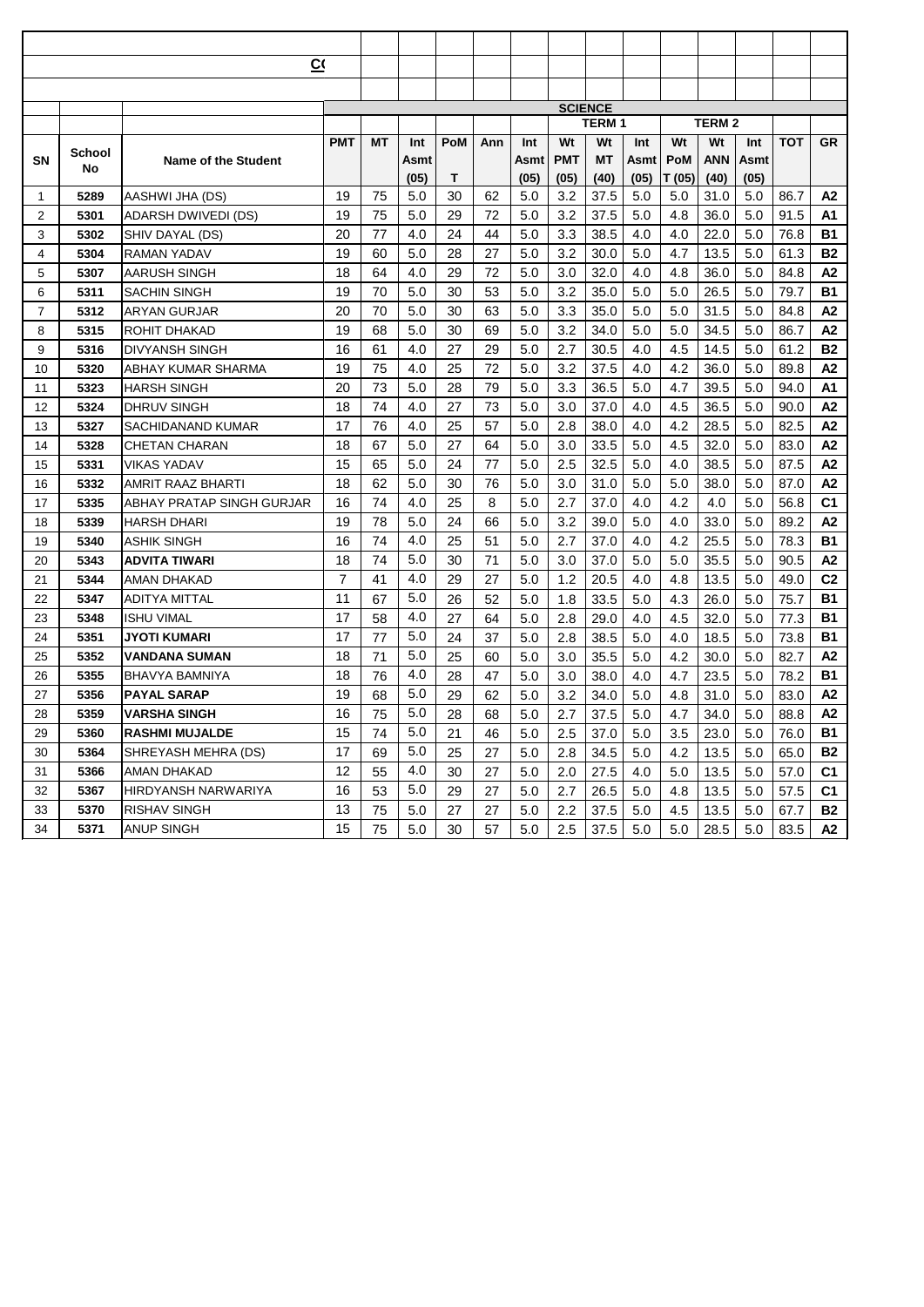|    |        | $\overline{C}$             |            |    |      |     |     |      |            |                       |      |        |              |      |            |                |
|----|--------|----------------------------|------------|----|------|-----|-----|------|------------|-----------------------|------|--------|--------------|------|------------|----------------|
|    |        |                            |            |    |      |     |     |      |            |                       |      |        |              |      |            |                |
|    |        |                            |            |    |      |     |     |      |            | <b>SOCIAL SCIENCE</b> |      |        |              |      |            |                |
|    |        |                            |            |    |      |     |     |      |            | <b>TERM1</b>          |      |        | <b>TERM2</b> |      |            |                |
|    |        |                            | <b>PMT</b> | ΜT | Int  | PoM | Ann | Int  | Wt         | Wt                    | Int  | Wt     | Wt           | Int  | <b>TOT</b> | <b>GR</b>      |
| SN | School | <b>Name of the Student</b> |            |    | Asmt |     |     | Asmt | <b>PMT</b> | МT                    | Asmt | PoM    | <b>ANN</b>   | Asmt |            |                |
|    | No     |                            |            |    | (05) | Т   |     | (05) | (05)       | (40)                  | (05) | T (05) | (40)         | (05) |            |                |
| 1  | 5289   | AASHWI JHA (DS)            | 20         | 80 | 5.0  | 30  | 79  | 5.0  | 3.3        | 40.0                  | 5.0  | 5.0    | 39.5         | 5.0  | 97.8       | A1             |
| 2  | 5301   | ADARSH DWIVEDI (DS)        | 20         | 79 | 5.0  | 29  | 57  | 5.0  | 3.3        | 39.5                  | 5.0  | 4.8    | 28.5         | 5.0  | 86.2       | A2             |
| 3  | 5302   | SHIV DAYAL (DS)            | 19         | 75 | 4.0  | 25  | 38  | 4.0  | 3.2        | 37.5                  | 4.0  | 4.2    | 19.0         | 4.0  | 71.8       | <b>B1</b>      |
| 4  | 5304   | <b>RAMAN YADAV</b>         | 20         | 76 | 5.0  | 28  | 47  | 5.0  | 3.3        | 38.0                  | 5.0  | 4.7    | 23.5         | 5.0  | 79.5       | <b>B1</b>      |
| 5  | 5307   | AARUSH SINGH               | 20         | 74 | 4.0  | 26  | 68  | 4.0  | 3.3        | 37.0                  | 4.0  | 4.3    | 34.0         | 4.0  | 86.7       | A2             |
| 6  | 5311   | SACHIN SINGH               | 19         | 73 | 5.0  | 26  | 75  | 5.0  | 3.2        | 36.5                  | 5.0  | 4.3    | 37.5         | 5.0  | 91.5       | A1             |
| 7  | 5312   | ARYAN GURJAR               | 20         | 77 | 5.0  | 28  | 49  | 5.0  | 3.3        | 38.5                  | 5.0  | 4.7    | 24.5         | 5.0  | 81.0       | A2             |
| 8  | 5315   | <b>ROHIT DHAKAD</b>        | 19         | 74 | 5.0  | 30  | 72  | 5.0  | 3.2        | 37.0                  | 5.0  | 5.0    | 36.0         | 5.0  | 91.2       | A1             |
| 9  | 5316   | <b>DIVYANSH SINGH</b>      | 20         | 75 | 4.0  | 25  | 60  | 4.0  | 3.3        | 37.5                  | 4.0  | 4.2    | 30.0         | 4.0  | 83.0       | A2             |
| 10 | 5320   | ABHAY KUMAR SHARMA         | 20         | 73 | 4.0  | 26  | 69  | 4.0  | 3.3        | 36.5                  | 4.0  | 4.3    | 34.5         | 4.0  | 86.7       | A2             |
| 11 | 5323   | HARSH SINGH                | 20         | 75 | 5.0  | 27  | 77  | 5.0  | 3.3        | 37.5                  | 5.0  | 4.5    | 38.5         | 5.0  | 93.8       | A <sub>1</sub> |
| 12 | 5324   | <b>DHRUV SINGH</b>         | 19         | 74 | 4.0  | 28  | 71  | 4.0  | 3.2        | 37.0                  | 4.0  | 4.7    | 35.5         | 4.0  | 88.3       | A2             |
| 13 | 5327   | SACHIDANAND KUMAR          | 18         | 73 | 4.0  | 29  | 65  | 4.0  | 3.0        | 36.5                  | 4.0  | 4.8    | 32.5         | 4.0  | 84.8       | A2             |
| 14 | 5328   | CHETAN CHARAN              | 18         | 74 | 5.0  | 26  | 70  | 5.0  | 3.0        | 37.0                  | 5.0  | 4.3    | 35.0         | 5.0  | 89.3       | A2             |
| 15 | 5331   | VIKAS YADAV                | 20         | 75 | 5.0  | 30  | 75  | 5.0  | 3.3        | 37.5                  | 5.0  | 5.0    | 37.5         | 5.0  | 93.3       | A1             |
| 16 | 5332   | AMRIT RAAZ BHARTI          | 19         | 76 | 5.0  | 25  | 77  | 5.0  | 3.2        | 38.0                  | 5.0  | 4.2    | 38.5         | 5.0  | 93.8       | A1             |
| 17 | 5335   | ABHAY PRATAP SINGH GURJAR  | 17         | 74 | 4.0  | 28  | 24  | 4.0  | 2.8        | 37.0                  | 4.0  | 4.7    | 12.0         | 4.0  | 64.5       | <b>B2</b>      |
| 18 | 5339   | HARSH DHARI                | 19         | 75 | 5.0  | 26  | 74  | 5.0  | 3.2        | 37.5                  | 5.0  | 4.3    | 37.0         | 5.0  | 92.0       | A1             |
| 19 | 5340   | <b>ASHIK SINGH</b>         | 18         | 76 | 4.0  | 24  | 49  | 4.0  | 3.0        | 38.0                  | 4.0  | 4.0    | 24.5         | 4.0  | 77.5       | <b>B1</b>      |
| 20 | 5343   | ADVITA TIWARI              | 17         | 78 | 5.0  | 27  | 75  | 5.0  | 2.8        | 39.0                  | 5.0  | 4.5    | 37.5         | 5.0  | 93.8       | A1             |
| 21 | 5344   | AMAN DHAKAD                | 19         | 78 | 4.0  | 25  | 62  | 4.0  | 3.2        | 39.0                  | 4.0  | 4.2    | 31.0         | 4.0  | 85.3       | A2             |
| 22 | 5347   | ADITYA MITTAL              | 20         | 77 | 5.0  | 29  | 73  | 5.0  | 3.3        | 38.5                  | 5.0  | 4.8    | 36.5         | 5.0  | 93.2       | A1             |
| 23 | 5348   | <b>ISHU VIMAL</b>          | 20         | 76 | 4.0  | 26  | 59  | 4.0  | 3.3        | 38.0                  | 4.0  | 4.3    | 29.5         | 4.0  | 83.2       | A2             |
| 24 | 5351   | JYOTI KUMARI               | 20         | 77 | 5.0  | 28  | 74  | 5.0  | 3.3        | 38.5                  | 5.0  | 4.7    | 37.0         | 5.0  | 93.5       | A1             |
| 25 | 5352   | VANDANA SUMAN              | 20         | 75 | 5.0  | 25  | 75  | 5.0  | 3.3        | 37.5                  | 5.0  | 4.2    | 37.5         | 5.0  | 92.5       | A1             |
| 26 | 5355   | BHAVYA BAMNIYA             | 19         | 76 | 4.0  | 25  | 59  | 4.0  | 3.2        | 38.0                  | 4.0  | 4.2    | 29.5         | 4.0  | 82.8       | A2             |
| 27 | 5356   | <b>PAYAL SARAP</b>         | 20         | 77 | 5.0  | 28  | 70  | 5.0  | 3.3        | 38.5                  | 5.0  | 4.7    | 35.0         | 5.0  | 91.5       | A1             |
| 28 | 5359   | <b>VARSHA SINGH</b>        | 20         | 76 | 5.0  | 29  | 75  | 5.0  | 3.3        | 38.0                  | 5.0  | 4.8    | 37.5         | 5.0  | 93.7       | A <sub>1</sub> |
| 29 | 5360   | <b>RASHMI MUJALDE</b>      | 20         | 77 | 5.0  | 27  | 61  | 5.0  | 3.3        | 38.5                  | 5.0  | 4.5    | 30.5         | 5.0  | 86.8       | A2             |
| 30 | 5364   | SHREYASH MEHRA (DS)        | 15         | 75 | 5.0  | 26  | 51  | 5.0  | 2.5        | 37.5                  | 5.0  | 4.3    | 25.5         | 5.0  | 79.8       | <b>B1</b>      |
| 31 | 5366   | AMAN DHAKAD                | 18         | 76 | 4.0  | 25  | 57  | 4.0  | 3.0        | 38.0                  | 4.0  | 4.2    | 28.5         | 4.0  | 81.7       | A2             |
| 32 | 5367   | HIRDYANSH NARWARIYA        | 20         | 74 | 5.0  | 24  | 38  | 5.0  | 3.3        | 37.0                  | 5.0  | 4.0    | 19.0         | 5.0  | 73.3       | <b>B1</b>      |
| 33 | 5370   | <b>RISHAV SINGH</b>        | 18         | 75 | 5.0  | 28  | 55  | 5.0  | 3.0        | 37.5                  | 5.0  | 4.7    | 27.5         | 5.0  | 82.7       | А2             |
| 34 | 5371   | <b>ANUP SINGH</b>          | 17         | 74 | 5.0  | 26  | 64  | 5.0  | 2.8        | 37.0                  | 5.0  | 4.3    | 32.0         | 5.0  | 86.2       | А2             |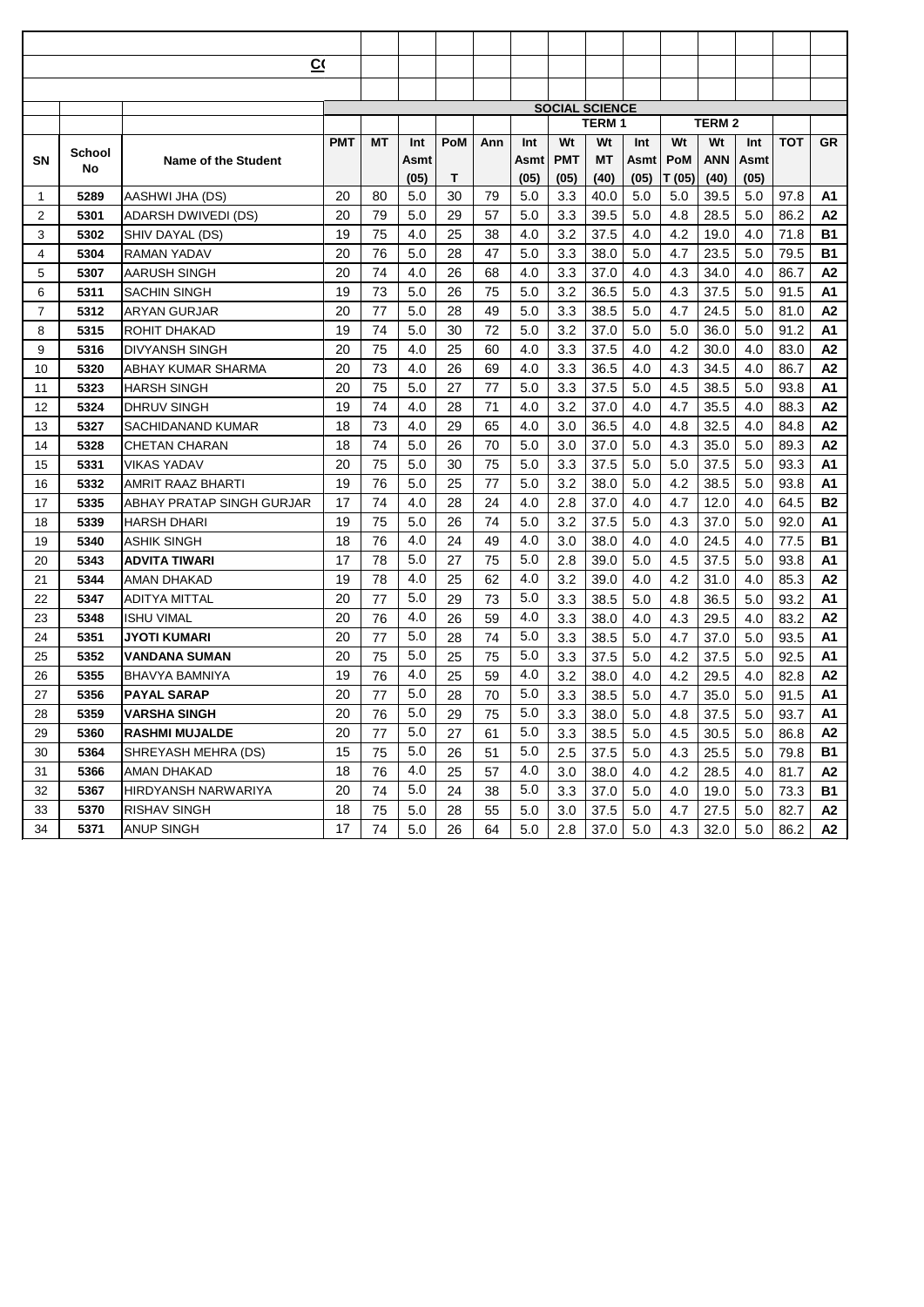|                |        | CО                        |              |      |              |
|----------------|--------|---------------------------|--------------|------|--------------|
|                |        |                           |              |      |              |
|                |        |                           |              |      |              |
|                |        |                           |              |      |              |
|                |        |                           | <b>GRAND</b> | %AGE | <b>GRADE</b> |
| <b>SN</b>      | School | Name of the Student       |              |      |              |
|                | No.    |                           | TOTAL        |      |              |
| 1              | 5289   | AASHWI JHA (DS)           | 530.7        | 88.4 | А2           |
| 2              | 5301   | ADARSH DWIVEDI (DS)       | 509.3        | 84.9 | А2           |
| 3              | 5302   | SHIV DAYAL (DS)           | 418.5        | 69.8 | <b>B2</b>    |
| $\overline{4}$ | 5304   | RAMAN YADAV               | 451.2        | 75.2 | <b>B1</b>    |
| 5              | 5307   | AARUSH SINGH              | 525.8        | 87.6 | A2           |
| 6              | 5311   | <b>SACHIN SINGH</b>       | 531.0        | 88.5 | А2           |
| 7              | 5312   | ARYAN GURJAR              | 499.8        | 83.3 | А2           |
| 8              | 5315   | ROHIT DHAKAD              | 528.0        | 88.0 | А2           |
| 9              | 5316   | <b>DIVYANSH SINGH</b>     | 469.3        | 78.2 | B1           |
| 10             | 5320   | ABHAY KUMAR SHARMA        | 508.0        | 84.7 | А2           |
| 11             | 5323   | HARSH SINGH               | 558.8        | 93.1 | Α1           |
| 12             | 5324   | DHRUV SINGH               | 529.5        | 88.3 | А2           |
| 13             | 5327   | SACHIDANAND KUMAR         | 477.3        | 79.6 | В1           |
| 14             | 5328   | <b>CHETAN CHARAN</b>      | 481.7        | 80.3 | Β1           |
| 15             | 5331   | <b>VIKAS YADAV</b>        | 469.2        | 78.2 | В1           |
| 16             | 5332   | AMRIT RAAZ BHARTI         | 519.0        | 86.5 | A2           |
| 17             | 5335   | ABHAY PRATAP SINGH GURJAR | 400.7        | 66.8 | <b>B2</b>    |
| 18             | 5339   | HARSH DHARI               | 491.8        | 82.0 | A2           |
| 19             | 5340   | <b>ASHIK SINGH</b>        | 413.2        | 68.9 | <b>B2</b>    |
| 20             | 5343   | ADVITA TIWARI             | 550.2        | 91.7 | Α1           |
| 21             | 5344   | AMAN DHAKAD               | 430.7        | 71.8 | <b>B1</b>    |
| 22             | 5347   | ADITYA MITTAL             | 445.2        | 74.2 | <b>B1</b>    |
| 23             | 5348   | <b>ISHU VIMAL</b>         | 459.2        | 76.5 | В1           |
| 24             | 5351   | JYOTI KUMARI              | 488.5        | 81.4 | А2           |
| 25             | 5352   | <b>VANDANA SUMAN</b>      | 533.2        | 88.9 | А2           |
| 26             | 5355   | BHAVYA BAMNIYA            | 495.3        | 82.6 | А2           |
| 27             | 5356   | <b>PAYAL SARAP</b>        | 508.3        | 84.7 | A2           |
| 28             | 5359   | <b>VARSHA SINGH</b>       | 537.0        | 89.5 | А2           |
| 29             | 5360   | <b>RASHMI MUJALDE</b>     | 458.8        | 76.5 | В1           |
| 30             | 5364   | SHREYASH MEHRA (DS)       | 403.8        | 67.3 | <b>B2</b>    |
| 31             | 5366   | AMAN DHAKAD               | 438.2        | 73.0 | <b>B1</b>    |
| 32             | 5367   | HIRDYANSH NARWARIYA       | 450.8        | 75.1 | <b>B1</b>    |
| 33             | 5370   | RISHAV SINGH              | 423.7        | 70.6 | В1           |
| 34             | 5371   | ANUP SINGH                | 490.5        | 81.8 | A2           |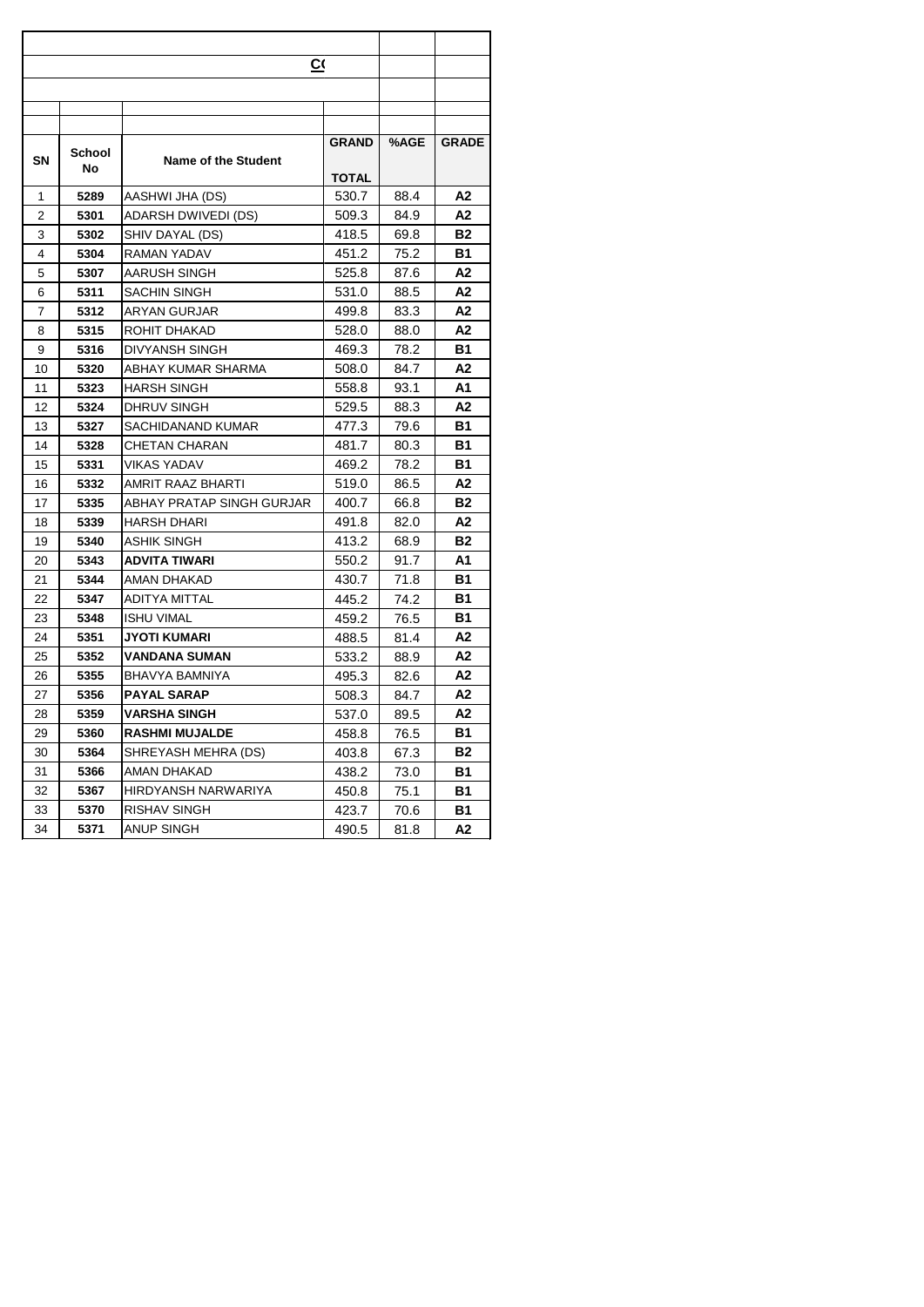|                |              |                                    |                                            |            |           |                   | <b>SAINIK SCHOOL REWA (MP)</b> |     |      |            |                |      |            |               |      |            |                |
|----------------|--------------|------------------------------------|--------------------------------------------|------------|-----------|-------------------|--------------------------------|-----|------|------------|----------------|------|------------|---------------|------|------------|----------------|
|                |              |                                    | <b>CONSOLIDATED RESULT SHEET - 2021-22</b> |            |           |                   |                                |     |      |            |                |      |            |               |      |            |                |
|                |              |                                    |                                            |            |           | <b>CLASS VI B</b> |                                |     |      |            |                |      |            |               |      |            |                |
|                |              |                                    |                                            |            |           |                   |                                |     |      |            | <b>ENGLISH</b> |      |            |               |      |            |                |
|                |              |                                    |                                            |            |           |                   |                                |     |      |            | <b>TERM1</b>   |      |            | <b>TERM 2</b> |      |            |                |
|                |              |                                    |                                            | <b>PMT</b> | <b>MT</b> | Int               | PoM                            | Ann | Int  | Wt         | Wt             | Int  | Wt         | Wt            | Int  | <b>TOT</b> | <b>GR</b>      |
| <b>SN</b>      | School<br>No | <b>Name of the Student</b>         | House                                      |            |           | Asmt              |                                |     | Asmt | <b>PMT</b> | <b>MT</b>      | Asmt | <b>PoM</b> | <b>ANN</b>    | Asmt |            |                |
|                |              |                                    |                                            |            |           | (05)              | T                              |     | (05) | (05)       | (40)           | (05) | T(05)      | (40)          | (05) |            |                |
| 1              | 5299         | <b>GARGI SAMAR (DS)</b>            | C                                          | 17         | 72        | 5.0               | 27                             | 66  | 5.0  | 2.8        | 36.0           | 5.0  | 4.5        | 33.0          | 5.0  | 86.3       | A <sub>2</sub> |
| 2              | 5300         | VAISHNAVI PANDEY (DS)              | N                                          | 18         | 75        | 5.0               | 28                             | 72  | 5.0  | 3.0        | 37.5           | 5.0  | 4.7        | 36.0          | 5.0  | 91.2       | А1             |
| 3              | 5303         | ANURAG NASKAR (DS)                 | V                                          | 19         | 71        | 5.0               | 27                             | 71  | 5.0  | 3.2        | 35.5           | 5.0  | 4.5        | 35.5          | 5.0  | 88.7       | A2             |
| 4              | 5305         | PRANJAL MISHRA                     | C                                          | 16         | 74        | 5.0               | 28                             | 71  | 5.0  | 2.7        | 37.0           | 5.0  | 4.7        | 35.5          | 5.0  | 89.8       | A2             |
| 5              | 5309         | <b>KRISHNA BAIS</b>                | $\vee$                                     | 19         | 71        | 5.0               | 28                             | 50  | 5.0  | 3.2        | 35.5           | 5.0  | 4.7        | 25.0          | 5.0  | 78.3       | <b>B1</b>      |
| 6              | 5310         | PRINCE RATHOUR                     | S                                          | 20         | 73        | 5.0               | 27                             | 63  | 5.0  | 3.3        | 36.5           | 5.0  | 4.5        | 31.5          | 5.0  | 85.8       | A <sub>2</sub> |
| $\overline{7}$ | 5313         | ADITYA DHAKAR                      | B                                          | 15         | 69        | 4.0               | 28                             | 41  | 4.0  | 2.5        | 34.5           | 4.0  | 4.7        | 20.5          | 4.0  | 70.2       | <b>B2</b>      |
| 8              | 5314         | <b>VINAY GURJAR</b>                | B                                          | 16         | 50        | 5.0               | 28                             | 27  | 5.0  | 2.7        | 25.0           | 5.0  | 4.7        | 13.5          | 5.0  | 55.8       | C <sub>1</sub> |
| 9              | 5317         | <b>DIVYANSHU</b>                   | S                                          | 17         | 70        | 5.0               | 27                             | 66  | 5.0  | 2.8        | 35.0           | 5.0  | 4.5        | 33.0          | 5.0  | 85.3       | A <sub>2</sub> |
| 10             | 5318         | PRASHANT YADAV                     | V                                          | 17         | 73        | 4.0               | 28                             | 71  | 4.0  | 2.8        | 36.5           | 4.0  | 4.7        | 35.5          | 4.0  | 87.5       | A <sub>2</sub> |
| 11             | 5321         | AARAV GOUR                         | N                                          | 17         | 71        | 5.0               | 26                             | 62  | 5.0  | 2.8        | 35.5           | 5.0  | 4.3        | 31.0          | 5.0  | 83.7       | A2             |
| 12             | 5322         | <b>SUMIT</b>                       | C                                          | 11         | 72        | 5.0               | 28                             | 31  | 5.0  | 1.8        | 36.0           | 5.0  | 4.7        | 15.5          | 5.0  | 68.0       | <b>B2</b>      |
| 13             | 5325         | ANMOL KUSHWAH                      | C                                          | 16         | 69        | 5.0               | 28                             | 65  | 5.0  | 2.7        | 34.5           | 5.0  | 4.7        | 32.5          | 5.0  | 84.3       | A <sub>2</sub> |
| 14             | 5326         | PRAMOD KUMAR SAHU                  | N                                          | 19         | 74        | 5.0               | 28                             | 74  | 5.0  | 3.2        | 37.0           | 5.0  | 4.7        | 37.0          | 5.0  | 91.8       | A1             |
| 15             | 5329         | AMAN SEMIL                         | V                                          | 14         | 74        | 5.0               | 28                             | 72  | 5.0  | 2.3        | 37.0           | 5.0  | 4.7        | 36.0          | 5.0  | 90.0       | A <sub>2</sub> |
| 16             | 5330         | <b>AMIT YADAV</b>                  | S                                          | 17         | 75        | 4.0               | 28                             | 69  | 4.0  | 2.8        | 37.5           | 4.0  | 4.7        | 34.5          | 4.0  | 87.5       | A <sub>2</sub> |
| 17             | 5333         | <b>ANKIT KUMAR</b>                 | B                                          | 17         | 60        | 4.0               | 26                             | 17  | 4.0  | 2.8        | 30.0           | 4.0  | 4.3        | 8.5           | 4.0  | 53.7       | C <sub>1</sub> |
| 18             | 5334         | <b>AMRIT RAJ</b>                   | B                                          | 20         | 72        | 5.0               | 28                             | 74  | 5.0  | 3.3        | 36.0           | 5.0  | 4.7        | 37.0          | 5.0  | 91.0       | A1             |
| 19             | 5337         | AYUSH DHAKAD                       | S                                          | 16         | 74        | 4.0               | 27                             | 71  | 4.0  | 2.7        | 37.0           | 4.0  | 4.5        | 35.5          | 4.0  | 87.7       | A2             |
| 20             | 5338         | <b>NITIN RAMPURE</b>               | V                                          | 19         | 52        | 5.0               | 28                             | 27  | 5.0  | 3.2        | 26.0           | 5.0  | 4.7        | 13.5          | 5.0  | 57.3       | C <sub>1</sub> |
| 21             | 5341         | <b>PRACHETA KATYAYANI</b>          | N                                          | 19         | 75        | 5.0               | 28                             | 77  | 5.0  | 3.2        | 37.5           | 5.0  | 4.7        | 38.5          | 5.0  | 93.8       | <b>A1</b>      |
| 22             | 5345         | SHREYANSH SINGH                    | C                                          | 19         | 74        | 5.0               | 28                             | 73  | 5.0  | 3.2        | 37.0           | 5.0  | 4.7        | 36.5          | 5.0  | 91.3       | A1             |
| 23             | 5346         | <b>JACKY LODHI</b>                 | N                                          | 11         | 73        | 4.0               | 27                             | 61  | 4.0  | 1.8        | 36.5           | 4.0  | 4.5        | 30.5          | 4.0  | 81.3       | A <sub>2</sub> |
| 24             | 5349         | <b>AMAN KUMAR</b>                  | V                                          | 20         | 71        | 5.0               | 26                             | 74  | 5.0  | 3.3        | 35.5           | 5.0  | 4.3        | 37.0          | 5.0  | 90.2       | A <sub>2</sub> |
| 25             | 5350         | INDRA PRATAP AHIRWAR               | S                                          | 13         | 72        | 5.0               | 26                             | 8   | 5.0  | 2.2        | 36.0           | 5.0  | 4.3        | 4.0           | 5.0  | 56.5       | C <sub>1</sub> |
| 26             | 5353         | <b>SHEETAL DHAKAD</b>              | B                                          | 20         | 72        | 5.0               | 28                             | 76  | 5.0  | 3.3        | 36.0           | 5.0  | 4.7        | 38.0          | 5.0  | 92.0       | A1             |
| 27             | 5354         | NISHANT KUMAR                      | B                                          | 12         | 70        | 4.0               | 28                             | 31  | 4.0  | 2.0        | 35.0           | 4.0  | 4.7        | 15.5          | 4.0  | 65.2       | <b>B2</b>      |
| 28             | 5357         | YUVRAJ DAMOR                       | S                                          | 18         | 71        | 4.0               | 26                             | 35  | 4.0  | 3.0        | 35.5           | 4.0  | 4.3        | 17.5          | 4.0  | 68.3       | <b>B2</b>      |
| 29             | 5358         | <b>AARAV KUMAR</b>                 | $\vee$                                     | 20         | 72        | 5.0               | 26                             | 65  | 5.0  | 3.3        | 36.0           | 5.0  | 4.3        | 32.5          | 5.0  | 86.2       | A2             |
| 30             | 5361         | <b>DIVYANSHI RATHORE</b>           | N                                          | 19         | 73        | 4.0               | 25                             | 68  | 4.0  | 3.2        | 36.5           | 4.0  | 4.2        | 34.0          | 4.0  | 85.8       | A2             |
| 31             | 5362         | ANAMIKA PRIYA                      | С                                          | 12         | 72        | 5.0               | 27                             | 37  | 5.0  | 2.0        | 36.0           | 5.0  | 4.5        | 18.5          | 5.0  | 71.0       | B1             |
| 32             | 5363         | <b>SHUBHAM KUMAR VERMA</b><br>ופחז | S                                          | 16         | 72        | 5.0               | 27                             | 60  | 5.0  | 2.7        | 36.0           | 5.0  | 4.5        | 30.0          | 5.0  | 83.2       | А2             |
| 33             | 5368         | <b>SUBRAT SINGH DHAKAR</b>         | C                                          | 20         | 62        | 4.0               | 26                             | 64  | 4.0  | 3.3        | 31.0           | 4.0  | 4.3        | 32.0          | 4.0  | 78.7       | <b>B1</b>      |
| 34             | 5369         | <b>AMAN SAHU</b>                   | N                                          | 16         | 71        | 4.0               | 26                             | 44  | 4.0  | 2.7        | 35.5           | 4.0  | 4.3        | 22.0          | 4.0  | 72.5       | <b>B1</b>      |
| 35             | 5372         | <b>AKASH DHAKAR</b>                | V                                          |            |           |                   |                                | 31  |      |            |                |      |            |               |      |            |                |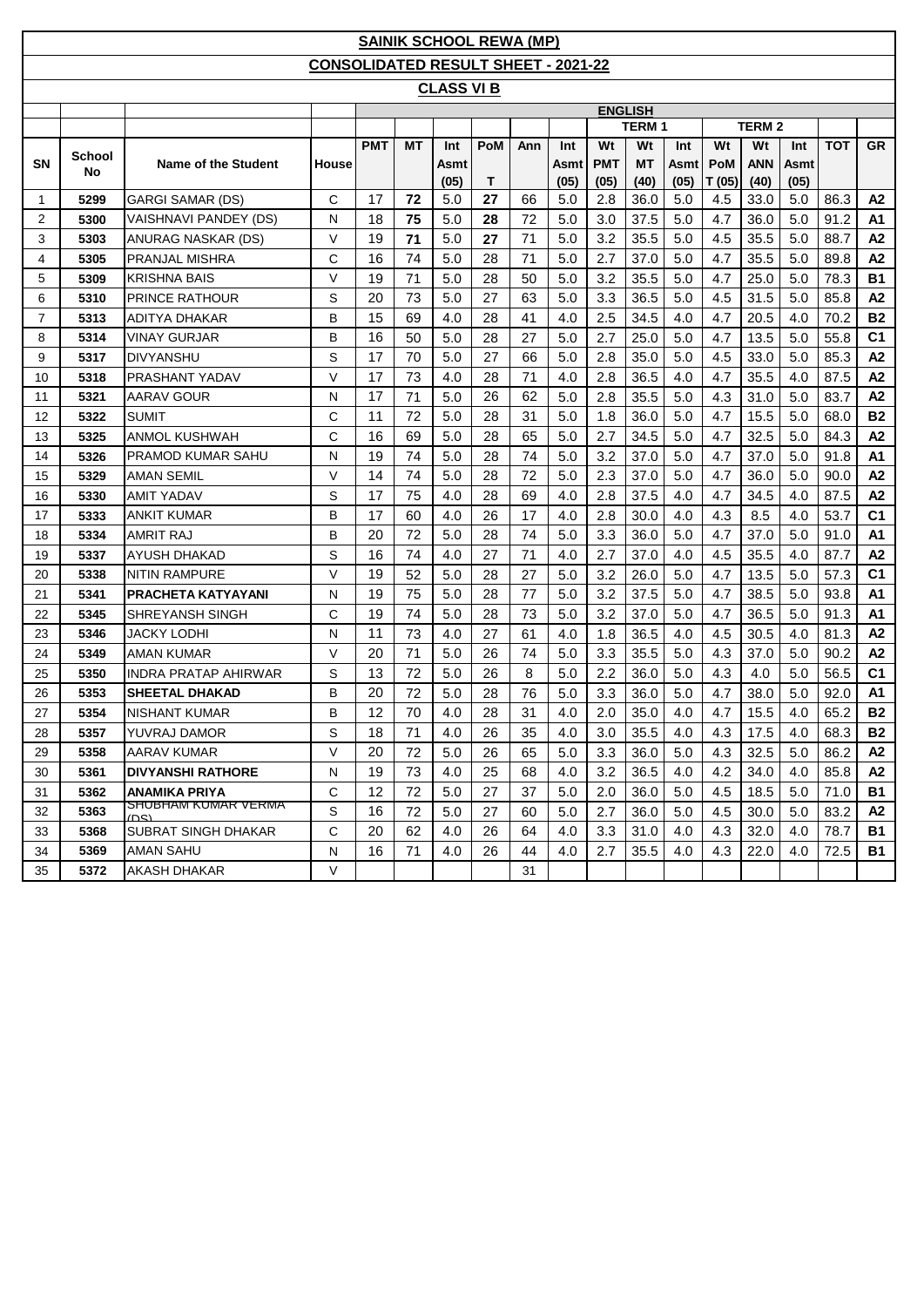|    |        |                              |                |    |             |                |     |             |            | <b>HINDI</b>       |             |        |                     |      |            |                |
|----|--------|------------------------------|----------------|----|-------------|----------------|-----|-------------|------------|--------------------|-------------|--------|---------------------|------|------------|----------------|
|    |        |                              | <b>PMT</b>     | МT |             | <b>PoM</b>     |     |             | Wt         | <b>TERM1</b><br>Wt |             | Wt     | <b>TERM 2</b><br>Wt | Int  | <b>TOT</b> | GR             |
| SN | School | Name of the Student          |                |    | Int<br>Asmt |                | Ann | Int<br>Asmt | <b>PMT</b> | МT                 | Int<br>Asmt | PoM    | <b>ANN</b>          | Asmt |            |                |
|    | No     |                              |                |    | (05)        | т              |     | (05)        | (05)       | (40)               | (05)        | T (05) | (40)                | (05) |            |                |
| 1  | 5299   | <b>GARGI SAMAR (DS)</b>      | 15             | 61 | 5.0         | 28             | 47  | 5.0         | 2.5        | 30.5               | 5.0         | 4.7    | 23.5                | 5.0  | 71.2       | <b>B1</b>      |
| 2  | 5300   | <b>VAISHNAVI PANDEY (DS)</b> | 19             | 70 | 5.0         | 29             | 63  | 5.0         | 3.2        | 35.0               | 5.0         | 4.8    | 31.5                | 5.0  | 84.5       | A2             |
| 3  | 5303   | ANURAG NASKAR (DS)           | 18             | 68 | 5.0         | 24             | 55  | 5.0         | 3.0        | 34.0               | 5.0         | 4.0    | 27.5                | 5.0  | 78.5       | <b>B1</b>      |
| 4  | 5305   | PRANJAL MISHRA               | 17             | 65 | 5.0         | 29             | 73  | 5.0         | 2.8        | 32.5               | 5.0         | 4.8    | 36.5                | 5.0  | 86.7       | A2             |
| 5  | 5309   | <b>KRISHNA BAIS</b>          | 18             | 67 | 5.0         | 29             | 73  | 5.0         | 3.0        | 33.5               | 5.0         | 4.8    | 36.5                | 5.0  | 87.8       | A2             |
| 6  | 5310   | <b>PRINCE RATHOUR</b>        | 16             | 68 | 5.0         | 30             | 75  | 5.0         | 2.7        | 34.0               | 5.0         | 5.0    | 37.5                | 5.0  | 89.2       | A2             |
| 7  | 5313   | ADITYA DHAKAR                | 16             | 66 | 4.0         | 28             | 77  | 4.0         | 2.7        | 33.0               | 4.0         | 4.7    | 38.5                | 4.0  | 86.8       | A2             |
| 8  | 5314   | VINAY GURJAR                 | 16             | 55 | 5.0         | 29             | 61  | 5.0         | 2.7        | 27.5               | 5.0         | 4.8    | 30.5                | 5.0  | 75.5       | <b>B1</b>      |
| 9  | 5317   | <b>DIVYANSHU</b>             | 12             | 58 | 5.0         | 26             | 65  | 5.0         | 2.0        | 29.0               | 5.0         | 4.3    | 32.5                | 5.0  | 77.8       | <b>B1</b>      |
| 10 | 5318   | PRASHANT YADAV               | 16             | 38 | 4.0         | 29             | 70  | 4.0         | 2.7        | 19.0               | 4.0         | 4.8    | 35.0                | 4.0  | 69.5       | <b>B2</b>      |
| 11 | 5321   | AARAV GOUR                   | 18             | 64 | 5.0         | 21             | 73  | 5.0         | 3.0        | 32.0               | 5.0         | 3.5    | 36.5                | 5.0  | 85.0       | A2             |
| 12 | 5322   | SUMIT                        | 18             | 58 | 5.0         | 30             | 73  | 5.0         | 3.0        | 29.0               | 5.0         | 5.0    | 36.5                | 5.0  | 83.5       | A2             |
| 13 | 5325   | ANMOL KUSHWAH                | 15             | 69 | 5.0         | 28             | 62  | 5.0         | 2.5        | 34.5               | 5.0         | 4.7    | 31.0                | 5.0  | 82.7       | A2             |
| 14 | 5326   | <b>PRAMOD KUMAR SAHU</b>     | 20             | 73 | 5.0         | 30             | 68  | 5.0         | 3.3        | 36.5               | 5.0         | 5.0    | 34.0                | 5.0  | 88.8       | A2             |
| 15 | 5329   | AMAN SEMIL                   | 19             | 74 | 5.0         | 30             | 71  | 5.0         | 3.2        | 37.0               | 5.0         | 5.0    | 35.5                | 5.0  | 90.7       | A <sub>1</sub> |
| 16 | 5330   | AMIT YADAV                   | 16             | 71 | 4.0         | 30             | 76  | 4.0         | 2.7        | 35.5               | 4.0         | 5.0    | 38.0                | 4.0  | 89.2       | A2             |
| 17 | 5333   | <b>ANKIT KUMAR</b>           | 15             | 70 | 4.0         | 25             | 66  | 4.0         | 2.5        | 35.0               | 4.0         | 4.2    | 33.0                | 4.0  | 82.7       | A2             |
| 18 | 5334   | AMRIT RAJ                    | 16             | 68 | 5.0         | 30             | 73  | 5.0         | 2.7        | 34.0               | 5.0         | 5.0    | 36.5                | 5.0  | 88.2       | A2             |
| 19 | 5337   | AYUSH DHAKAD                 | 18             | 75 | 4.0         | 27             | 71  | 4.0         | 3.0        | 37.5               | 4.0         | 4.5    | 35.5                | 4.0  | 88.5       | A2             |
| 20 | 5338   | NITIN RAMPURE                | 11             | 46 | 5.0         | 27             | 38  | 5.0         | 1.8        | 23.0               | 5.0         | 4.5    | 19.0                | 5.0  | 58.3       | C <sub>1</sub> |
| 21 | 5341   | <b>PRACHETA KATYAYANI</b>    | 19             | 74 | 5.0         | 28             | 73  | 5.0         | 3.2        | 37.0               | 5.0         | 4.7    | 36.5                | 5.0  | 91.3       | A1             |
| 22 | 5345   | <b>SHREYANSH SINGH</b>       | 19             | 74 | 5.0         | 29             | 64  | 5.0         | 3.2        | 37.0               | 5.0         | 4.8    | 32.0                | 5.0  | 87.0       | A2             |
| 23 | 5346   | JACKY LODHI                  | 17             | 61 | 4.0         | 27             | 70  | 4.0         | 2.8        | 30.5               | 4.0         | 4.5    | 35.0                | 4.0  | 80.8       | A2             |
| 24 | 5349   | <b>AMAN KUMAR</b>            | 13             | 67 | 5.0         | 26             | 68  | 5.0         | 2.2        | 33.5               | 5.0         | 4.3    | 34.0                | 5.0  | 84.0       | A2             |
| 25 | 5350   | <b>INDRA PRATAP AHIRWAR</b>  | 16             | 67 | 5.0         | 28             | 56  | 5.0         | 2.7        | 33.5               | 5.0         | 4.7    | 28.0                | 5.0  | 78.8       | <b>B1</b>      |
| 26 | 5353   | <b>SHEETAL DHAKAD</b>        | 16             | 72 | 5.0         | 30             | 74  | 5.0         | 2.7        | 36.0               | 5.0         | 5.0    | 37.0                | 5.0  | 90.7       | A1             |
| 27 | 5354   | NISHANT KUMAR                | $\overline{7}$ | 59 | 4.0         | $\overline{7}$ | 48  | 4.0         | 1.2        | 29.5               | 4.0         | 1.2    | 24.0                | 4.0  | 63.8       | <b>B2</b>      |
| 28 | 5357   | YUVRAJ DAMOR                 | 19             | 69 | 4.0         | 29             | 46  | 4.0         | 3.2        | 34.5               | 4.0         | 4.8    | 23.0                | 4.0  | 73.5       | <b>B1</b>      |
| 29 | 5358   | AARAV KUMAR                  | 19             | 66 | 5.0         | 28             | 51  | 5.0         | 3.2        | 33.0               | 5.0         | 4.7    | 25.5                | 5.0  | 76.3       | B1             |
| 30 | 5361   | <b>DIVYANSHI RATHORE</b>     | 16             | 67 | 4.0         | 22             | 58  | 4.0         | 2.7        | 33.5               | 4.0         | 3.7    | 29.0                | 4.0  | 76.8       | <b>B1</b>      |
| 31 | 5362   | <b>ANAMIKA PRIYA</b>         | 10             | 70 | 5.0         | 30             | 61  | 5.0         | 1.7        | 35.0               | 5.0         | 5.0    | 30.5                | 5.0  | 82.2       | А2             |
| 32 | 5363   | SHUBHAM KUMAR VERMA<br>נפח)  | 18             | 60 | 5.0         | 29             | 46  | 5.0         | 3.0        | 30.0               | 5.0         | 4.8    | 23.0                | 5.0  | 70.8       | <b>B1</b>      |
| 33 | 5368   | SUBRAT SINGH DHAKAR          | 20             | 66 | 4.0         | 30             | 56  | 4.0         | 3.3        | 33.0               | 4.0         | 5.0    | 28.0                | 4.0  | 77.3       | B1             |
| 34 | 5369   | AMAN SAHU                    | 18             | 60 | 4.0         | 28             | 35  | 4.0         | 3.0        | 30.0               | 4.0         | 4.7    | 17.5                | 4.0  | 63.2       | <b>B2</b>      |
| 35 | 5372   | AKASH DHAKAR                 |                |    | 4.0         | 29             | 59  | 4.0         |            |                    |             |        |                     |      |            |                |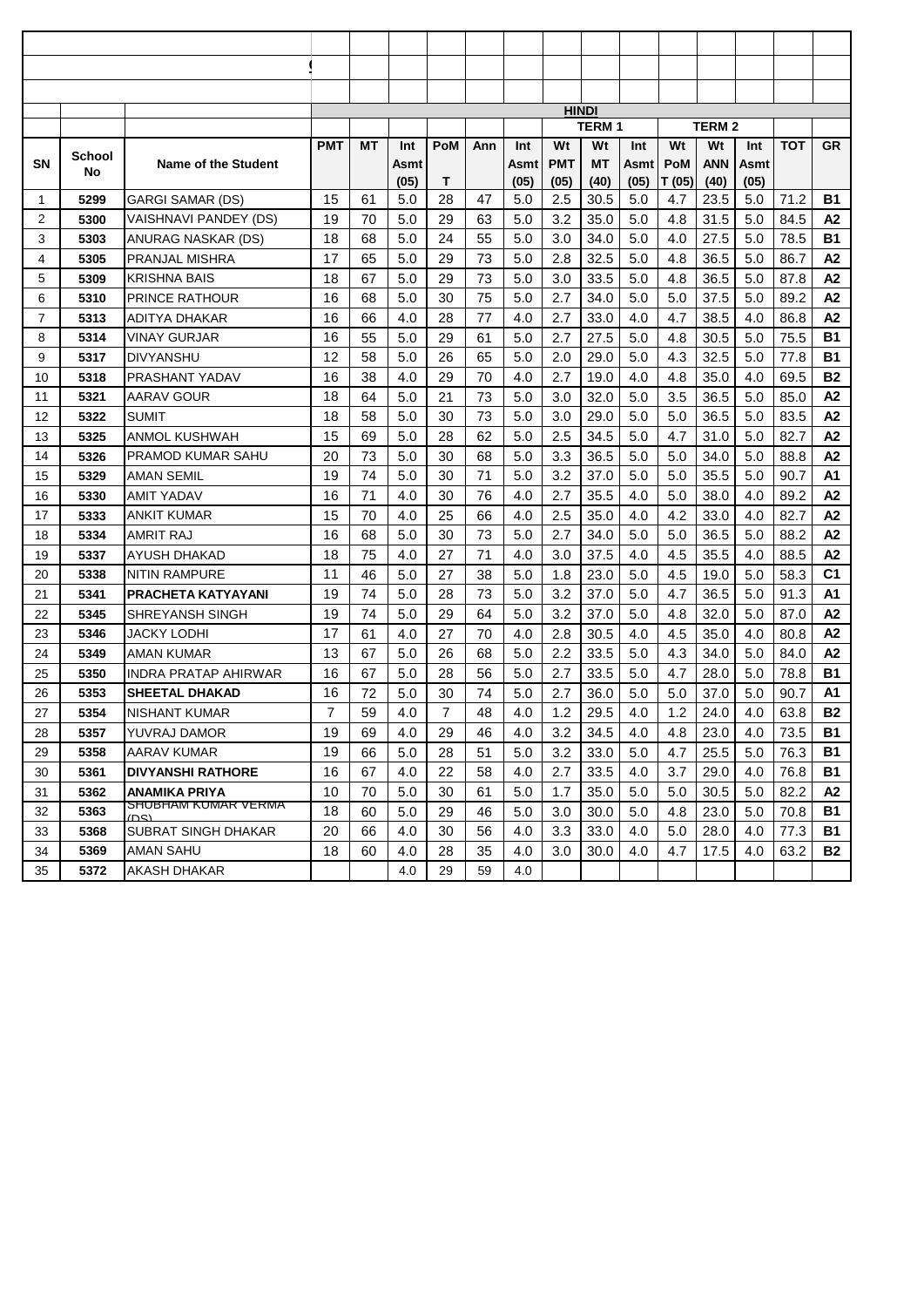|                |        |                             |            |    |             |            |     |             | <b>SANSKRIT</b> |                    |             |        |                     |             |            |                |
|----------------|--------|-----------------------------|------------|----|-------------|------------|-----|-------------|-----------------|--------------------|-------------|--------|---------------------|-------------|------------|----------------|
|                |        |                             |            |    |             |            |     |             | Wt              | <b>TERM1</b><br>Wt |             | Wt     | <b>TERM 2</b><br>Wt |             | <b>TOT</b> | <b>GR</b>      |
| SN             | School | Name of the Student         | <b>PMT</b> | МT | Int<br>Asmt | <b>PoM</b> | Ann | Int<br>Asmt | <b>PMT</b>      | <b>MT</b>          | Int<br>Asmt | PoM    | <b>ANN</b>          | Int<br>Asmt |            |                |
|                | No     |                             |            |    | (05)        | т          |     | (05)        | (05)            | (40)               | (05)        | T (05) | (40)                | (05)        |            |                |
| 1              | 5299   | <b>GARGI SAMAR (DS)</b>     | 18         | 55 | 5.0         | 28         | 39  | 5.0         | 3.0             | 27.5               | 5.0         | 4.7    | 19.5                | 5.0         | 64.7       | <b>B2</b>      |
| 2              | 5300   | VAISHNAVI PANDEY (DS)       | 19         | 74 | 5.0         | 29         | 50  | 5.0         | 3.2             | 37.0               | 5.0         | 4.8    | 25.0                | 5.0         | 80.0       | <b>B1</b>      |
| 3              | 5303   | ANURAG NASKAR (DS)          | 19         | 71 | 5.0         | 30         | 53  | 5.0         | 3.2             | 35.5               | 5.0         | 5.0    | 26.5                | 5.0         | 80.2       | <b>B1</b>      |
| 4              | 5305   | PRANJAL MISHRA              | 20         | 79 | 5.0         | 30         | 49  | 5.0         | 3.3             | 39.5               | 5.0         | 5.0    | 24.5                | 5.0         | 82.3       | A2             |
| 5              | 5309   | <b>KRISHNA BAIS</b>         | 19         | 77 | 5.0         | 30         | 52  | 5.0         | 3.2             | 38.5               | 5.0         | 5.0    | 26.0                | 5.0         | 82.7       | A2             |
| 6              | 5310   | PRINCE RATHOUR              | 18         | 74 | 5.0         | 29         | 65  | 5.0         | 3.0             | 37.0               | 5.0         | 4.8    | 32.5                | 5.0         | 87.3       | A2             |
| $\overline{7}$ | 5313   | ADITYA DHAKAR               | 20         | 67 | 4.0         | 23         | 55  | 4.0         | 3.3             | 33.5               | 4.0         | 3.8    | 27.5                | 4.0         | 76.2       | <b>B1</b>      |
| 8              | 5314   | <b>VINAY GURJAR</b>         | 10         | 53 | 5.0         | 21         | 53  | 5.0         | 1.7             | 26.5               | 5.0         | 3.5    | 26.5                | 5.0         | 68.2       | <b>B2</b>      |
| 9              | 5317   | <b>DIVYANSHU</b>            | 14         | 68 | 5.0         | 27         | 55  | 5.0         | 2.3             | 34.0               | 5.0         | 4.5    | 27.5                | 5.0         | 78.3       | <b>B1</b>      |
| 10             | 5318   | PRASHANT YADAV              | 17         | 58 | 4.0         | 29         | 23  | 4.0         | 2.8             | 29.0               | 4.0         | 4.8    | 11.5                | 4.0         | 56.2       | C <sub>1</sub> |
| 11             | 5321   | AARAV GOUR                  | 15         | 55 | 5.0         | 27         | 48  | 5.0         | 2.5             | 27.5               | 5.0         | 4.5    | 24.0                | 5.0         | 68.5       | <b>B2</b>      |
| 12             | 5322   | SUMIT                       | 16         | 71 | 5.0         | 30         | 53  | 5.0         | 2.7             | 35.5               | 5.0         | 5.0    | 26.5                | 5.0         | 79.7       | <b>B1</b>      |
| 13             | 5325   | ANMOL KUSHWAH               | 14         | 45 | 5.0         | 29         | 36  | 5.0         | 2.3             | 22.5               | 5.0         | 4.8    | 18.0                | 5.0         | 57.7       | C <sub>1</sub> |
| 14             | 5326   | <b>PRAMOD KUMAR SAHU</b>    | 20         | 79 | 5.0         | 30         | 67  | 5.0         | 3.3             | 39.5               | 5.0         | 5.0    | 33.5                | 5.0         | 91.3       | A1             |
| 15             | 5329   | <b>AMAN SEMIL</b>           | 20         | 79 | 5.0         | 30         | 74  | 5.0         | 3.3             | 39.5               | 5.0         | 5.0    | 37.0                | 5.0         | 94.8       | A <sub>1</sub> |
| 16             | 5330   | <b>AMIT YADAV</b>           | 17         | 75 | 4.0         | 30         | 50  | 4.0         | 2.8             | 37.5               | 4.0         | 5.0    | 25.0                | 4.0         | 78.3       | <b>B1</b>      |
| 17             | 5333   | <b>ANKIT KUMAR</b>          | 15         | 31 | 4.0         | 29         | 31  | 4.0         | 2.5             | 15.5               | 4.0         | 4.8    | 15.5                | 4.0         | 46.3       | C <sub>2</sub> |
| 18             | 5334   | AMRIT RAJ                   | 19         | 58 | 5.0         | 28         | 44  | 5.0         | 3.2             | 29.0               | 5.0         | 4.7    | 22.0                | 5.0         | 68.8       | <b>B2</b>      |
| 19             | 5337   | AYUSH DHAKAD                | 20         | 71 | 4.0         | 29         | 63  | 4.0         | 3.3             | 35.5               | 4.0         | 4.8    | 31.5                | 4.0         | 83.2       | A2             |
| 20             | 5338   | <b>NITIN RAMPURE</b>        | 16         | 53 | 5.0         | 25         | 19  | 5.0         | 2.7             | 26.5               | 5.0         | 4.2    | 9.5                 | 5.0         | 52.8       | C <sub>1</sub> |
| 21             | 5341   | <b>PRACHETA KATYAYANI</b>   | 19         | 80 | 5.0         | 29         | 72  | 5.0         | 3.2             | 40.0               | 5.0         | 4.8    | 36.0                | 5.0         | 94.0       | A1             |
| 22             | 5345   | <b>SHREYANSH SINGH</b>      | 19         | 77 | 5.0         | 30         | 68  | 5.0         | 3.2             | 38.5               | 5.0         | 5.0    | 34.0                | 5.0         | 90.7       | A1             |
| 23             | 5346   | <b>JACKY LODHI</b>          | 13         | 46 | 4.0         | 29         | 55  | 4.0         | 2.2             | 23.0               | 4.0         | 4.8    | 27.5                | 4.0         | 65.5       | <b>B2</b>      |
| 24             | 5349   | <b>AMAN KUMAR</b>           | 16         | 50 | 5.0         | 26         | 50  | 5.0         | 2.7             | 25.0               | 5.0         | 4.3    | 25.0                | 5.0         | 67.0       | <b>B2</b>      |
| 25             | 5350   | <b>INDRA PRATAP AHIRWAR</b> | 17         | 35 | 5.0         | 25         | 49  | 5.0         | 2.8             | 17.5               | 5.0         | 4.2    | 24.5                | 5.0         | 59.0       | C <sub>1</sub> |
| 26             | 5353   | <b>SHEETAL DHAKAD</b>       | 16         | 75 | 5.0         | 29         | 53  | 5.0         | 2.7             | 37.5               | 5.0         | 4.8    | 26.5                | 5.0         | 81.5       | A2             |
| 27             | 5354   | NISHANT KUMAR               | 16         | 39 | 4.0         | 23         | 35  | 4.0         | 2.7             | 19.5               | 4.0         | 3.8    | 17.5                | 4.0         | 51.5       | C <sub>1</sub> |
| 28             | 5357   | YUVRAJ DAMOR                | 17         | 77 | 4.0         | 27         | 23  | 4.0         | 2.8             | 38.5               | 4.0         | 4.5    | 11.5                | 4.0         | 65.3       | <b>B2</b>      |
| 29             | 5358   | AARAV KUMAR                 | 20         | 68 | 5.0         | 30         | 33  | 5.0         | 3.3             | 34.0               | 5.0         | 5.0    | 16.5                | 5.0         | 68.8       | <b>B2</b>      |
| 30             | 5361   | <b>DIVYANSHI RATHORE</b>    | 20         | 76 | 4.0         | 28         | 46  | 4.0         | 3.3             | 38.0               | 4.0         | 4.7    | 23.0                | 4.0         | 77.0       | B1             |
| 31             | 5362   | ANAMIKA PRIYA               | 16         | 61 | 5.0         | 29         | 55  | 5.0         | 2.7             | 30.5               | 5.0         | 4.8    | 27.5                | 5.0         | 75.5       | B1             |
| 32             | 5363   | SHUBHAM KUMAR VERMA<br>ופחו | 15         | 68 | 5.0         | 30         | 57  | 5.0         | 2.5             | 34.0               | 5.0         | 5.0    | 28.5                | 5.0         | 80.0       | B1             |
| 33             | 5368   | SUBRAT SINGH DHAKAR         | 16         | 53 | 4.0         | 23         | 36  | 4.0         | 2.7             | 26.5               | 4.0         | 3.8    | 18.0                | 4.0         | 59.0       | C <sub>1</sub> |
| 34             | 5369   | AMAN SAHU                   | 19         | 73 | 4.0         | 26         | 28  | 4.0         | 3.2             | 36.5               | 4.0         | 4.3    | 14.0                | 4.0         | 66.0       | <b>B2</b>      |
| 35             | 5372   | AKASH DHAKAR                |            |    |             | 20         | 39  |             |                 |                    |             |        |                     |             |            |                |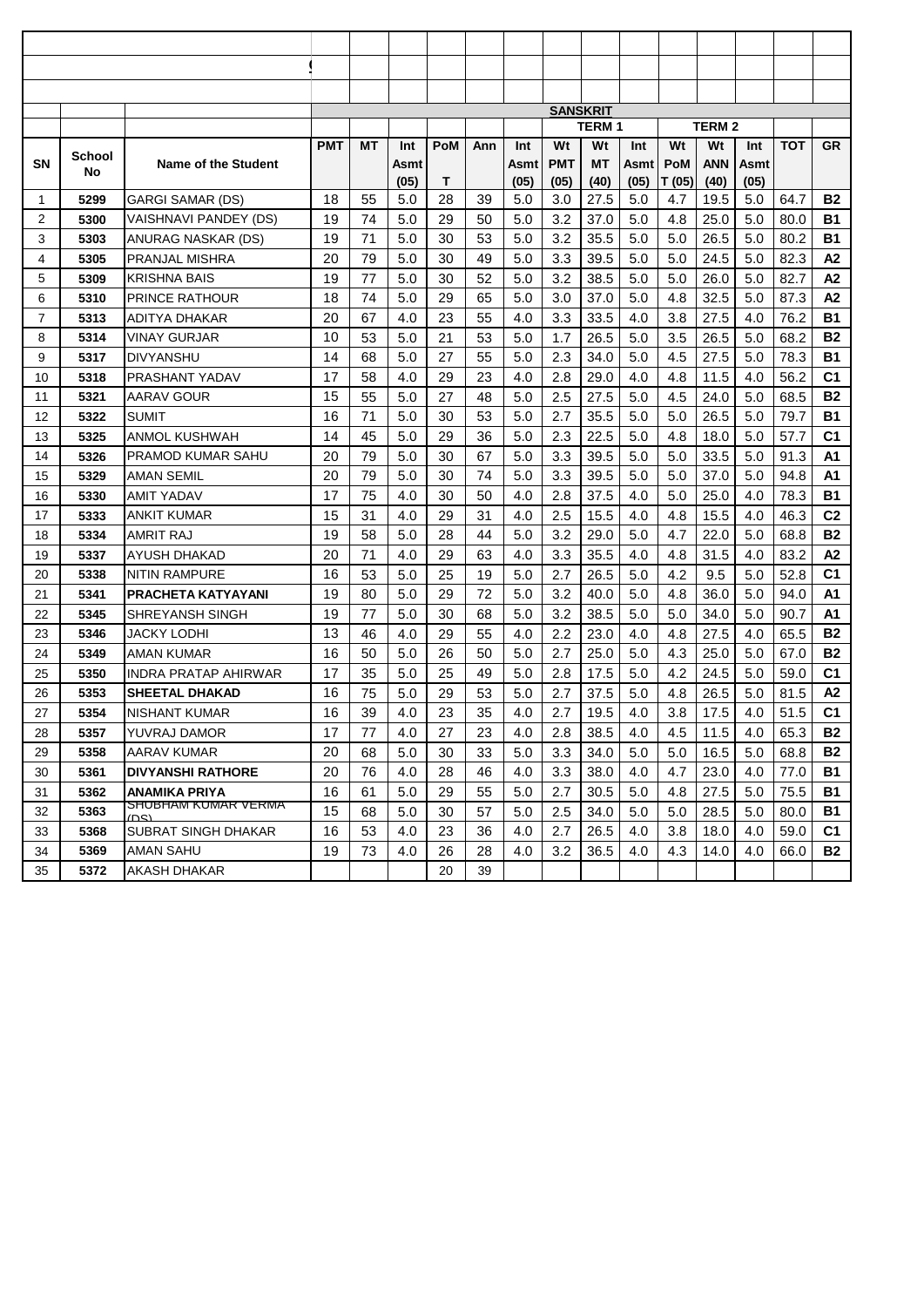|                |        |                             |            |    |      |            |     |      | <b>MATHEMATICS</b> | <b>TERM1</b> |      |        | <b>TERM 2</b> |      |            |                |
|----------------|--------|-----------------------------|------------|----|------|------------|-----|------|--------------------|--------------|------|--------|---------------|------|------------|----------------|
|                |        |                             | <b>PMT</b> | МT | Int  | <b>PoM</b> | Ann | Int  | Wt                 | Wt           | Int  | Wt     | Wt            | Int  | <b>TOT</b> | <b>GR</b>      |
| SN             | School | Name of the Student         |            |    | Asmt |            |     | Asmt | <b>PMT</b>         | <b>MT</b>    | Asmt | PoM    | <b>ANN</b>    | Asmt |            |                |
|                | No     |                             |            |    | (05) | т          |     | (05) | (05)               | (40)         | (05) | T (05) | (40)          | (05) |            |                |
| 1              | 5299   | <b>GARGI SAMAR (DS)</b>     | 11         | 44 | 5.0  | 16         | 34  | 5.0  | 1.8                | 22.0         | 5.0  | 2.7    | 17.0          | 5.0  | 53.5       | C <sub>1</sub> |
| 2              | 5300   | VAISHNAVI PANDEY (DS)       | 13         | 72 | 5.0  | 27         | 51  | 5.0  | 2.2                | 36.0         | 5.0  | 4.5    | 25.5          | 5.0  | 78.2       | <b>B1</b>      |
| 3              | 5303   | ANURAG NASKAR (DS)          | 14         | 71 | 5.0  | 28         | 52  | 5.0  | 2.3                | 35.5         | 5.0  | 4.7    | 26.0          | 5.0  | 78.5       | <b>B1</b>      |
| 4              | 5305   | PRANJAL MISHRA              | 15         | 70 | 5.0  | 26         | 57  | 5.0  | 2.5                | 35.0         | 5.0  | 4.3    | 28.5          | 5.0  | 80.3       | <b>B1</b>      |
| 5              | 5309   | <b>KRISHNA BAIS</b>         | 18         | 67 | 5.0  | 28         | 34  | 4.0  | 3.0                | 33.5         | 5.0  | 4.7    | 17.0          | 4.0  | 67.2       | <b>B2</b>      |
| 6              | 5310   | PRINCE RATHOUR              | 12         | 60 | 5.0  | 28         | 56  | 5.0  | 2.0                | 30.0         | 5.0  | 4.7    | 28.0          | 5.0  | 74.7       | <b>B1</b>      |
| $\overline{7}$ | 5313   | ADITYA DHAKAR               | 12         | 57 | 4.0  | 26         | 46  | 4.0  | 2.0                | 28.5         | 4.0  | 4.3    | 23.0          | 4.0  | 65.8       | <b>B2</b>      |
| 8              | 5314   | <b>VINAY GURJAR</b>         | 9          | 31 | 5.0  | 24         | 38  | 5.0  | 1.5                | 15.5         | 5.0  | 4.0    | 19.0          | 5.0  | 50.0       | C <sub>2</sub> |
| 9              | 5317   | <b>DIVYANSHU</b>            | 13         | 47 | 5.0  | 29         | 46  | 5.0  | 2.2                | 23.5         | 5.0  | 4.8    | 23.0          | 5.0  | 63.5       | <b>B2</b>      |
| 10             | 5318   | PRASHANT YADAV              | 17         | 58 | 4.0  | 28         | 36  | 4.0  | 2.8                | 29.0         | 4.0  | 4.7    | 18.0          | 4.0  | 62.5       | <b>B2</b>      |
| 11             | 5321   | AARAV GOUR                  | 12         | 53 | 5.0  | 27         | 49  | 4.0  | 2.0                | 26.5         | 5.0  | 4.5    | 24.5          | 4.0  | 66.5       | <b>B2</b>      |
| 12             | 5322   | SUMIT                       | 12         | 51 | 5.0  | 25         | 40  | 5.0  | 2.0                | 25.5         | 5.0  | 4.2    | 20.0          | 5.0  | 61.7       | <b>B2</b>      |
| 13             | 5325   | ANMOL KUSHWAH               | 14         | 54 | 5.0  | 22         | 61  | 4.0  | 2.3                | 27.0         | 5.0  | 3.7    | 30.5          | 4.0  | 72.5       | <b>B1</b>      |
| 14             | 5326   | PRAMOD KUMAR SAHU           | 15         | 74 | 4.0  | 27         | 70  | 5.0  | 2.5                | 37.0         | 4.0  | 4.5    | 35.0          | 5.0  | 88.0       | A2             |
| 15             | 5329   | <b>AMAN SEMIL</b>           | 11         | 67 | 5.0  | 27         | 60  | 5.0  | 1.8                | 33.5         | 5.0  | 4.5    | 30.0          | 5.0  | 79.8       | <b>B1</b>      |
| 16             | 5330   | <b>AMIT YADAV</b>           | 16         | 57 | 4.0  | 29         | 53  | 4.0  | 2.7                | 28.5         | 4.0  | 4.8    | 26.5          | 4.0  | 70.5       | <b>B2</b>      |
| 17             | 5333   | <b>ANKIT KUMAR</b>          | 10         | 57 | 4.0  | 25         | 36  | 4.0  | 1.7                | 28.5         | 4.0  | 4.2    | 18.0          | 4.0  | 60.3       | C <sub>1</sub> |
| 18             | 5334   | <b>AMRIT RAJ</b>            | 18         | 68 | 5.0  | 26         | 56  | 4.0  | 3.0                | 34.0         | 5.0  | 4.3    | 28.0          | 4.0  | 78.3       | <b>B1</b>      |
| 19             | 5337   | AYUSH DHAKAD                | 11         | 65 | 4.0  | 27         | 32  | 4.0  | 1.8                | 32.5         | 4.0  | 4.5    | 16.0          | 4.0  | 62.8       | <b>B2</b>      |
| 20             | 5338   | <b>NITIN RAMPURE</b>        | 13         | 65 | 5.0  | 28         | 28  | 5.0  | 2.2                | 32.5         | 5.0  | 4.7    | 14.0          | 5.0  | 63.3       | <b>B2</b>      |
| 21             | 5341   | <b>PRACHETA KATYAYANI</b>   | 13         | 42 | 5.0  | 29         | 42  | 5.0  | 2.2                | 21.0         | 5.0  | 4.8    | 21.0          | 5.0  | 59.0       | C <sub>1</sub> |
| 22             | 5345   | <b>SHREYANSH SINGH</b>      | 4          | 73 | 5.0  | 28         | 62  | 5.0  | 0.7                | 36.5         | 5.0  | 4.7    | 31.0          | 5.0  | 82.8       | A2             |
| 23             | 5346   | JACKY LODHI                 | 11         | 33 | 4.0  | 24         | 52  | 5.0  | 1.8                | 16.5         | 4.0  | 4.0    | 26.0          | 5.0  | 57.3       | C1             |
| 24             | 5349   | <b>AMAN KUMAR</b>           | 14         | 62 | 5.0  | 24         | 56  | 5.0  | 2.3                | 31.0         | 5.0  | 4.0    | 28.0          | 5.0  | 75.3       | <b>B1</b>      |
| 25             | 5350   | <b>INDRA PRATAP AHIRWAR</b> | 10         | 67 | 5.0  | 22         | 44  | 5.0  | 1.7                | 33.5         | 5.0  | 3.7    | 22.0          | 5.0  | 70.8       | <b>B1</b>      |
| 26             | 5353   | <b>SHEETAL DHAKAD</b>       | 19         | 75 | 5.0  | 28         | 51  | 4.0  | 3.2                | 37.5         | 5.0  | 4.7    | 25.5          | 4.0  | 79.8       | <b>B1</b>      |
| 27             | 5354   | NISHANT KUMAR               | 8          | 40 | 4.0  | 24         | 39  | 4.0  | 1.3                | 20.0         | 4.0  | 4.0    | 19.5          | 4.0  | 52.8       | C <sub>1</sub> |
| 28             | 5357   | YUVRAJ DAMOR                | 16         | 60 | 4.0  | 25         | 48  | 4.0  | 2.7                | 30.0         | 4.0  | 4.2    | 24.0          | 4.0  | 68.8       | B2             |
| 29             | 5358   | AARAV KUMAR                 | 18         | 71 | 4.0  | 27         | 53  | 5.0  | 3.0                | 35.5         | 4.0  | 4.5    | 26.5          | 5.0  | 78.5       | B1             |
| 30             | 5361   | <b>DIVYANSHI RATHORE</b>    | 12         | 61 | 4.0  | 28         | 38  | 4.0  | 2.0                | 30.5         | 4.0  | 4.7    | 19.0          | 4.0  | 64.2       | <b>B2</b>      |
| 31             | 5362   | ANAMIKA PRIYA               | 3          | 45 | 5.0  | 29         | 30  | 5.0  | 0.5                | 22.5         | 5.0  | 4.8    | 15.0          | 5.0  | 52.8       | C1             |
| 32             | 5363   | SHUBHAM KUMAR VERMA<br>ופחו | 8          | 33 | 5.0  | 12         | 34  | 5.0  | 1.3                | 16.5         | 5.0  | 2.0    | 17.0          | 5.0  | 46.8       | C <sub>2</sub> |
| 33             | 5368   | SUBRAT SINGH DHAKAR         | 10         | 59 | 4.0  | 24         | 32  | 4.0  | 1.7                | 29.5         | 4.0  | 4.0    | 16.0          | 4.0  | 59.2       | C <sub>1</sub> |
| 34             | 5369   | AMAN SAHU                   | 15         | 37 | 4.0  | 19         | 27  | 4.0  | 2.5                | 18.5         | 4.0  | 3.2    | 13.5          | 4.0  | 45.7       | C <sub>2</sub> |
| 35             | 5372   | AKASH DHAKAR                |            |    |      | 24         | 39  |      |                    |              |      |        |               |      |            |                |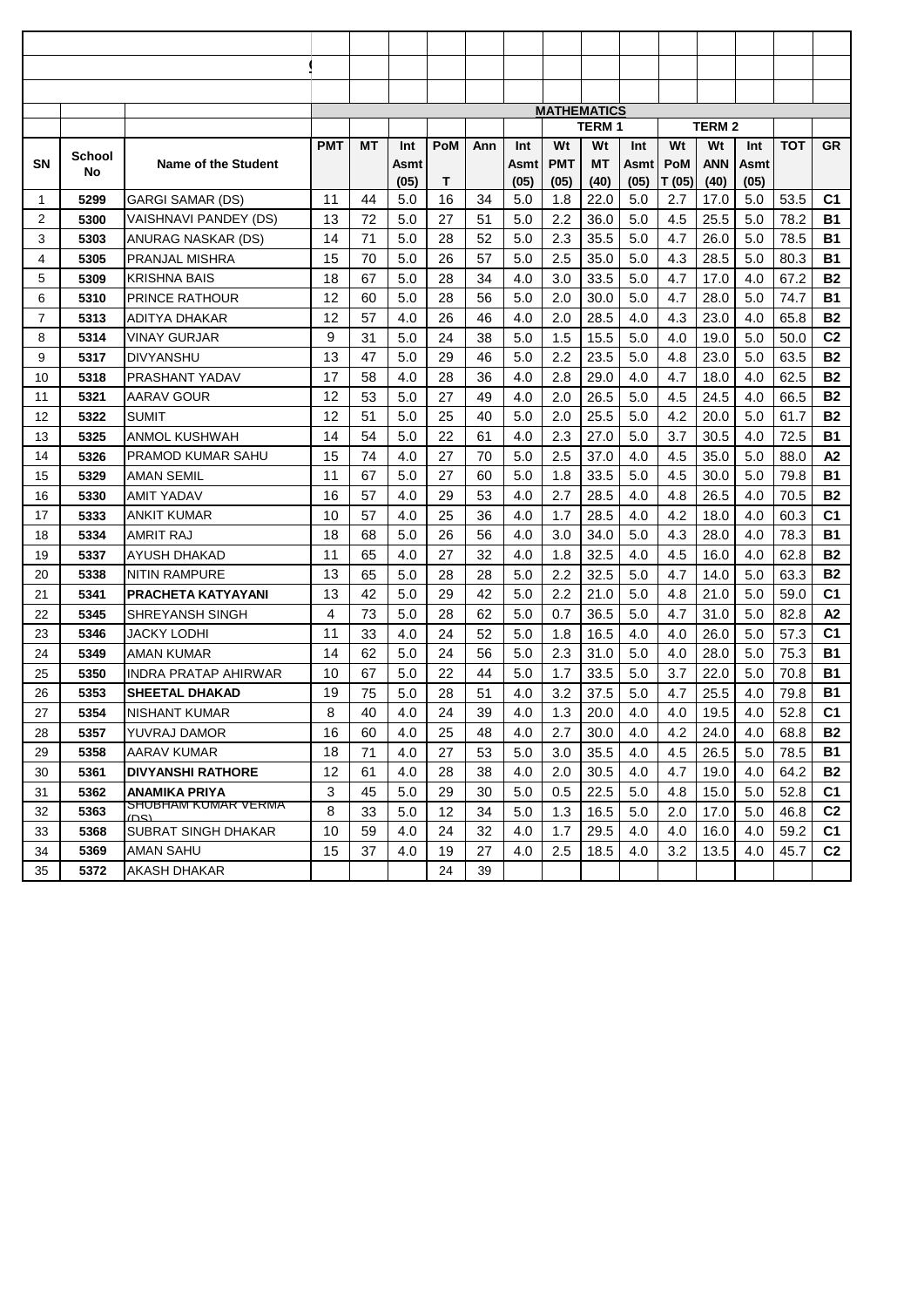|    |        |                                             |            |    |             |            |                |             |            | <b>SCIENCE</b>     |             |        |                     |      |            |                |
|----|--------|---------------------------------------------|------------|----|-------------|------------|----------------|-------------|------------|--------------------|-------------|--------|---------------------|------|------------|----------------|
|    |        |                                             | <b>PMT</b> | MT |             | <b>PoM</b> |                |             | Wt         | <b>TERM1</b><br>Wt |             | Wt     | <b>TERM 2</b><br>Wt | Int  | <b>TOT</b> | GR             |
| SN | School | Name of the Student                         |            |    | Int<br>Asmt |            | Ann            | Int<br>Asmt | <b>PMT</b> | <b>MT</b>          | Int<br>Asmt | PoM    | <b>ANN</b>          | Asmt |            |                |
|    | No     |                                             |            |    | (05)        | т          |                | (05)        | (05)       | (40)               | (05)        | T (05) | (40)                | (05) |            |                |
| 1  | 5299   | <b>GARGI SAMAR (DS)</b>                     | 18         | 75 | 5.0         | 29         | 53             | 5.0         | 3.0        | 37.5               | 5.0         | 4.8    | 26.5                | 5.0  | 81.8       | A2             |
| 2  | 5300   | VAISHNAVI PANDEY (DS)                       | 15         | 44 | 5.0         | 30         | 44             | 5.0         | 2.5        | 22.0               | 5.0         | 5.0    | 22.0                | 5.0  | 61.5       | <b>B2</b>      |
| 3  | 5303   | ANURAG NASKAR (DS)                          | 17         | 75 | 5.0         | 27         | 42             | 5.0         | 2.8        | 37.5               | 5.0         | 4.5    | 21.0                | 5.0  | 75.8       | <b>B1</b>      |
| 4  | 5305   | PRANJAL MISHRA                              | 18         | 66 | 5.0         | 27         | 27             | 5.0         | 3.0        | 33.0               | 5.0         | 4.5    | 13.5                | 5.0  | 64.0       | <b>B2</b>      |
| 5  | 5309   | <b>KRISHNA BAIS</b>                         | 10         | 67 | 5.0         | 30         | 27             | 5.0         | 1.7        | 33.5               | 5.0         | 5.0    | 13.5                | 5.0  | 63.7       | <b>B2</b>      |
| 6  | 5310   | <b>PRINCE RATHOUR</b>                       | 13         | 58 | 5.0         | 28         | 37             | 5.0         | 2.2        | 29.0               | 5.0         | 4.7    | 18.5                | 5.0  | 64.3       | <b>B2</b>      |
| 7  | 5313   | ADITYA DHAKAR                               | 11         | 59 | 5.0         | 29         | 12             | 5.0         | 1.8        | 29.5               | 5.0         | 4.8    | 6.0                 | 5.0  | 52.2       | C <sub>1</sub> |
| 8  | 5314   | VINAY GURJAR                                | 12         | 66 | 5.0         | 27         | 11             | 5.0         | 2.0        | 33.0               | 5.0         | 4.5    | 5.5                 | 5.0  | 55.0       | C <sub>1</sub> |
| 9  | 5317   | <b>DIVYANSHU</b>                            | 17         | 29 | 5.0         | 29         | 27.5           | 5.0         | 2.8        | 14.5               | 5.0         | 4.8    | 13.8                | 5.0  | 45.9       | C <sub>2</sub> |
| 10 | 5318   | PRASHANT YADAV                              | 18         | 43 | 5.0         | 27         | 14             | 5.0         | 3.0        | 21.5               | 5.0         | 4.5    | 7.0                 | 5.0  | 46.0       | C <sub>2</sub> |
| 11 | 5321   | AARAV GOUR                                  | 17         | 59 | 5.0         | 27         | 19             | 5.0         | 2.8        | 29.5               | 5.0         | 4.5    | 9.5                 | 5.0  | 56.3       | C <sub>1</sub> |
| 12 | 5322   | SUMIT                                       | 15         | 55 | 5.0         | 27         | 11             | 5.0         | 2.5        | 27.5               | 5.0         | 4.5    | 5.5                 | 5.0  | 50.0       | C <sub>2</sub> |
| 13 | 5325   | ANMOL KUSHWAH                               | 15         | 44 | 5.0         | 25         | 40             | 5.0         | 2.5        | 22.0               | 5.0         | 4.2    | 20.0                | 5.0  | 58.7       | C <sub>1</sub> |
| 14 | 5326   | PRAMOD KUMAR SAHU                           | 18         | 68 | 5.0         | 29         | 65             | 5.0         | 3.0        | 34.0               | 5.0         | 4.8    | 32.5                | 5.0  | 84.3       | A2             |
| 15 | 5329   | AMAN SEMIL                                  | 18         | 65 | 5.0         | 29         | 52             | 5.0         | 3.0        | 32.5               | 5.0         | 4.8    | 26.0                | 5.0  | 76.3       | <b>B1</b>      |
| 16 | 5330   | AMIT YADAV                                  | 17         | 70 | 5.0         | 30         | 53             | 5.0         | 2.8        | 35.0               | 5.0         | 5.0    | 26.5                | 5.0  | 79.3       | <b>B1</b>      |
| 17 | 5333   | <b>ANKIT KUMAR</b>                          | 11         | 63 | 5.0         | 27         | $\overline{7}$ | 5.0         | 1.8        | 31.5               | 5.0         | 4.5    | 3.5                 | 5.0  | 51.3       | C <sub>1</sub> |
| 18 | 5334   | AMRIT RAJ                                   | 13         | 68 | 5.0         | 27         | 18             | 5.0         | 2.2        | 34.0               | 5.0         | 4.5    | 9.0                 | 5.0  | 59.7       | C1             |
| 19 | 5337   | AYUSH DHAKAD                                | 16         | 68 | 5.0         | 29         | 33             | 5.0         | 2.7        | 34.0               | 5.0         | 4.8    | 16.5                | 5.0  | 68.0       | <b>B2</b>      |
| 20 | 5338   | NITIN RAMPURE                               | 10         | 33 | 5.0         | 23         | 16             | 5.0         | 1.7        | 16.5               | 5.0         | 3.8    | 8.0                 | 5.0  | 40.0       | D              |
| 21 | 5341   | <b>PRACHETA KATYAYANI</b>                   | 19         | 75 | 5.0         | 28         | 70             | 5.0         | 3.2        | 37.5               | 5.0         | 4.7    | 35.0                | 5.0  | 90.3       | A2             |
| 22 | 5345   | <b>SHREYANSH SINGH</b>                      | 19         | 71 | 5.0         | 30         | 62             | 5.0         | 3.2        | 35.5               | 5.0         | 5.0    | 31.0                | 5.0  | 84.7       | A2             |
| 23 | 5346   | JACKY LODHI                                 | 11         | 73 | 5.0         | 29         | 27             | 5.0         | 1.8        | 36.5               | 5.0         | 4.8    | 13.5                | 5.0  | 66.7       | <b>B2</b>      |
| 24 | 5349   | <b>AMAN KUMAR</b>                           | 19         | 74 | 5.0         | 28         | 69             | 5.0         | 3.2        | 37.0               | 5.0         | 4.7    | 34.5                | 5.0  | 89.3       | A2             |
| 25 | 5350   | <b>INDRA PRATAP AHIRWAR</b>                 | 15         | 52 | 5.0         | 25         | 15             | 5.0         | 2.5        | 26.0               | 5.0         | 4.2    | 7.5                 | 5.0  | 50.2       | C <sub>2</sub> |
| 26 | 5353   | <b>SHEETAL DHAKAD</b>                       | 19         | 72 | 5.0         | 30         | 61.5           | 5.0         | 3.2        | 36.0               | 5.0         | 5.0    | 30.8                | 5.0  | 84.9       | A <sub>2</sub> |
| 27 | 5354   | NISHANT KUMAR                               | 8          | 37 | 5.0         | 26         | 6              | 5.0         | 1.3        | 18.5               | 5.0         | 4.3    | 3.0                 | 5.0  | 37.2       | D              |
| 28 | 5357   | YUVRAJ DAMOR                                | 19         | 61 | 5.0         | 26         | 15             | 5.0         | 3.2        | 30.5               | 5.0         | 4.3    | 7.5                 | 5.0  | 55.5       | C <sub>1</sub> |
| 29 | 5358   | AARAV KUMAR                                 | 18         | 74 | 5.0         | 25         | 27             | 5.0         | 3.0        | 37.0               | 5.0         | 4.2    | 13.5                | 5.0  | 67.7       | <b>B2</b>      |
| 30 | 5361   | <b>DIVYANSHI RATHORE</b>                    | 17         | 64 | 5.0         | 26         | 55             | 5.0         | 2.8        | 32.0               | 5.0         | 4.3    | 27.5                | 5.0  | 76.7       | B1             |
| 31 | 5362   | <b>ANAMIKA PRIYA</b><br>SHUBHAM KUMAR VERMA | 15         | 59 | 5.0         | 30         | 10             | 5.0         | 2.5        | 29.5               | 5.0         | 5.0    | 5.0                 | 5.0  | 52.0       | C1             |
| 32 | 5363   | נפח)                                        | 20         | 73 | 5.0         | 24         | 45             | 5.0         | 3.3        | 36.5               | 5.0         | 4.0    | 22.5                | 5.0  | 76.3       | <b>B1</b>      |
| 33 | 5368   | SUBRAT SINGH DHAKAR                         | 17         | 47 | 5.0         | 25         | 27             | 5.0         | 2.8        | 23.5               | 5.0         | 4.2    | 13.5                | 5.0  | 54.0       | C <sub>1</sub> |
| 34 | 5369   | AMAN SAHU                                   | 18         | 47 | 5.0         | 16         | 10             | 5.0         | 3.0        | 23.5               | 5.0         | 2.7    | 5.0                 | 5.0  | 44.2       | C <sub>2</sub> |
| 35 | 5372   | AKASH DHAKAR                                |            |    |             |            | 5              |             |            |                    |             |        |                     |      |            |                |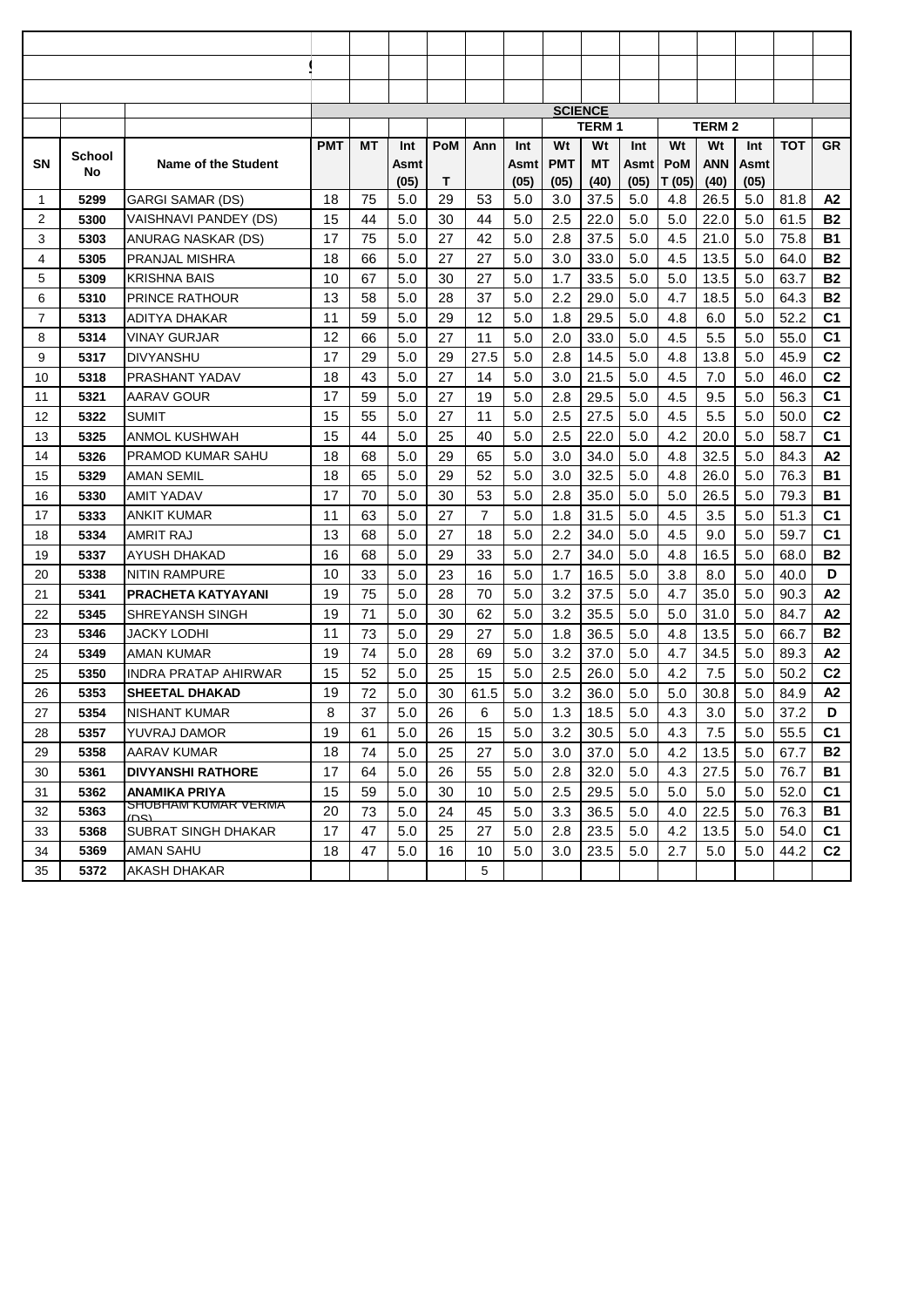|                |        |                                                    |            |    |      |            |     |       | <b>SOCIAL SCIENCE</b> | <b>TERM1</b> |      |        | <b>TERM 2</b> |      |            |           |
|----------------|--------|----------------------------------------------------|------------|----|------|------------|-----|-------|-----------------------|--------------|------|--------|---------------|------|------------|-----------|
|                |        |                                                    | <b>PMT</b> | МT | Int  | <b>PoM</b> | Ann | Int   | Wt                    | Wt           | Int  | Wt     | Wt            | Int  | <b>TOT</b> | <b>GR</b> |
| SN             | School | Name of the Student                                |            |    | Asmt |            |     | Asmtl | <b>PMT</b>            | MT           | Asmt | PoM    | <b>ANN</b>    | Asmt |            |           |
|                | No     |                                                    |            |    | (05) | т          |     | (05)  | (05)                  | (40)         | (05) | T (05) | (40)          | (05) |            |           |
| 1              | 5299   | <b>GARGI SAMAR (DS)</b>                            | 14         | 80 | 5.0  | 26         | 44  | 5.0   | 2.3                   | 40.0         | 5.0  | 4.3    | 22.0          | 5.0  | 78.7       | <b>B1</b> |
| $\overline{2}$ | 5300   | VAISHNAVI PANDEY (DS)                              | 16         | 79 | 5.0  | 28         | 40  | 5.0   | 2.7                   | 39.5         | 5.0  | 4.7    | 20.0          | 5.0  | 76.8       | <b>B1</b> |
| 3              | 5303   | ANURAG NASKAR (DS)                                 | 16         | 70 | 5.0  | 29         | 28  | 5.0   | 2.7                   | 35.0         | 5.0  | 4.8    | 14.0          | 5.0  | 66.5       | <b>B2</b> |
| 4              | 5305   | PRANJAL MISHRA                                     | 16         | 76 | 5.0  | 27         | 55  | 5.0   | 2.7                   | 38.0         | 5.0  | 4.5    | 27.5          | 5.0  | 82.7       | A2        |
| 5              | 5309   | <b>KRISHNA BAIS</b>                                | 17         | 74 | 5.0  | 29         | 37  | 5.0   | 2.8                   | 37.0         | 5.0  | 4.8    | 18.5          | 5.0  | 73.2       | <b>B1</b> |
| 6              | 5310   | <b>PRINCE RATHOUR</b>                              | 20         | 72 | 5.0  | 30         | 43  | 5.0   | 3.3                   | 36.0         | 5.0  | 5.0    | 21.5          | 5.0  | 75.8       | <b>B1</b> |
| 7              | 5313   | ADITYA DHAKAR                                      | 19         | 66 | 5.0  | 28         | 35  | 5.0   | 3.2                   | 33.0         | 5.0  | 4.7    | 17.5          | 5.0  | 68.3       | <b>B2</b> |
| 8              | 5314   | <b>VINAY GURJAR</b>                                | 20         | 68 | 5.0  | 26         | 27  | 5.0   | 3.3                   | 34.0         | 5.0  | 4.3    | 13.5          | 5.0  | 65.2       | <b>B2</b> |
| 9              | 5317   | <b>DIVYANSHU</b>                                   | 19         | 70 | 5.0  | 27         | 50  | 5.0   | 3.2                   | 35.0         | 5.0  | 4.5    | 25.0          | 5.0  | 77.7       | <b>B1</b> |
| 10             | 5318   | PRASHANT YADAV                                     | 18         | 75 | 5.0  | 29         | 27  | 5.0   | 3.0                   | 37.5         | 5.0  | 4.8    | 13.5          | 5.0  | 68.8       | <b>B2</b> |
| 11             | 5321   | AARAV GOUR                                         | 19         | 74 | 5.0  | 28         | 47  | 5.0   | 3.2                   | 37.0         | 5.0  | 4.7    | 23.5          | 5.0  | 78.3       | <b>B1</b> |
| 12             | 5322   | <b>SUMIT</b>                                       | 20         | 75 | 5.0  | 26         | 32  | 5.0   | 3.3                   | 37.5         | 5.0  | 4.3    | 16.0          | 5.0  | 71.2       | <b>B1</b> |
| 13             | 5325   | <b>ANMOL KUSHWAH</b>                               | 19         | 79 | 5.0  | 25         | 29  | 5.0   | 3.2                   | 39.5         | 5.0  | 4.2    | 14.5          | 5.0  | 71.3       | <b>B1</b> |
| 14             | 5326   | PRAMOD KUMAR SAHU                                  | 18         | 78 | 5.0  | 24         | 61  | 5.0   | 3.0                   | 39.0         | 5.0  | 4.0    | 30.5          | 5.0  | 86.5       | A2        |
| 15             | 5329   | AMAN SEMIL                                         | 17         | 74 | 5.0  | 26         | 36  | 5.0   | 2.8                   | 37.0         | 5.0  | 4.3    | 18.0          | 5.0  | 72.2       | <b>B1</b> |
| 16             | 5330   | <b>AMIT YADAV</b>                                  | 19         | 75 | 5.0  | 29         | 45  | 5.0   | 3.2                   | 37.5         | 5.0  | 4.8    | 22.5          | 5.0  | 78.0       | <b>B1</b> |
| 17             | 5333   | <b>ANKIT KUMAR</b>                                 | 19         | 74 | 5.0  | 30         | 29  | 5.0   | 3.2                   | 37.0         | 5.0  | 5.0    | 14.5          | 5.0  | 69.7       | <b>B2</b> |
| 18             | 5334   | <b>AMRIT RAJ</b>                                   | 18         | 75 | 5.0  | 28         | 27  | 5.0   | 3.0                   | 37.5         | 5.0  | 4.7    | 13.5          | 5.0  | 68.7       | <b>B2</b> |
| 19             | 5337   | AYUSH DHAKAD                                       | 17         | 76 | 5.0  | 29         | 39  | 5.0   | 2.8                   | 38.0         | 5.0  | 4.8    | 19.5          | 5.0  | 75.2       | <b>B1</b> |
| 20             | 5338   | <b>NITIN RAMPURE</b>                               | 16         | 75 | 5.0  | 26         | 28  | 5.0   | 2.7                   | 37.5         | 5.0  | 4.3    | 14.0          | 5.0  | 68.5       | <b>B2</b> |
| 21             | 5341   | PRACHETA KATYAYANI                                 | 20         | 79 | 5.0  | 30         | 57  | 5.0   | 3.3                   | 39.5         | 5.0  | 5.0    | 28.5          | 5.0  | 86.3       | A2        |
| 22             | 5345   | SHREYANSH SINGH                                    | 18         | 78 | 5.0  | 29         | 64  | 5.0   | 3.0                   | 39.0         | 5.0  | 4.8    | 32.0          | 5.0  | 88.8       | A2        |
| 23             | 5346   | JACKY LODHI                                        | 19         | 74 | 5.0  | 26         | 50  | 5.0   | 3.2                   | 37.0         | 5.0  | 4.3    | 25.0          | 5.0  | 79.5       | <b>B1</b> |
| 24             | 5349   | <b>AMAN KUMAR</b>                                  | 20         | 76 | 5.0  | 25         | 56  | 5.0   | 3.3                   | 38.0         | 5.0  | 4.2    | 28.0          | 5.0  | 83.5       | A2        |
| 25             | 5350   | <b>INDRA PRATAP AHIRWAR</b>                        | 18         | 75 | 5.0  | 27         | 17  | 5.0   | 3.0                   | 37.5         | 5.0  | 4.5    | 8.5           | 5.0  | 63.5       | <b>B2</b> |
| 26             | 5353   | <b>SHEETAL DHAKAD</b>                              | 19         | 78 | 5.0  | 28         | 53  | 5.0   | 3.2                   | 39.0         | 5.0  | 4.7    | 26.5          | 5.0  | 83.3       | A2        |
| 27             | 5354   | <b>NISHANT KUMAR</b>                               | 19         | 79 | 5.0  | 25         | 28  | 5.0   | 3.2                   | 39.5         | 5.0  | 4.2    | 14.0          | 5.0  | 70.8       | <b>B1</b> |
| 28             | 5357   | YUVRAJ DAMOR                                       | 18         | 79 | 5.0  | 26         | 27  | 5.0   | 3.0                   | 39.5         | 5.0  | 4.3    | 13.5          | 5.0  | 70.3       | <b>B2</b> |
| 29             | 5358   | AARAV KUMAR                                        | 19         | 76 | 5.0  | 27         | 28  | 5.0   | 3.2                   | 38.0         | 5.0  | 4.5    | 14.0          | 5.0  | 69.7       | <b>B2</b> |
| 30             | 5361   | <b>DIVYANSHI RATHORE</b>                           | 20         | 75 | 5.0  | 29         | 47  | 5.0   | 3.3                   | 37.5         | 5.0  | 4.8    | 23.5          | 5.0  | 79.2       | B1        |
| 31             | 5362   | <b>ANAMIKA PRIYA</b><br><b>SHUBHAM KUMAR VERMA</b> | 20         | 78 | 5.0  | 28         | 16  | 5.0   | 3.3                   | 39.0         | 5.0  | 4.7    | 8.0           | 5.0  | 65.0       | <b>B2</b> |
| 32             | 5363   | וחי (                                              | 18         | 74 | 5.0  | 30         | 35  | 5.0   | 3.0                   | 37.0         | 5.0  | 5.0    | 17.5          | 5.0  | 72.5       | <b>B1</b> |
| 33             | 5368   | SUBRAT SINGH DHAKAR                                | 17         | 75 | 5.0  | 26         | 38  | 5.0   | 2.8                   | 37.5         | 5.0  | 4.3    | 19.0          | 5.0  | 73.7       | B1        |
| 34             | 5369   | AMAN SAHU                                          | 16         | 76 | 5.0  | 28         | 29  | 5.0   | 2.7                   | 38.0         | 5.0  | 4.7    | 14.5          | 5.0  | 69.8       | <b>B2</b> |
| 35             | 5372   | AKASH DHAKAR                                       |            |    |      | 27         | 27  |       |                       |              |      |        |               |      |            |           |